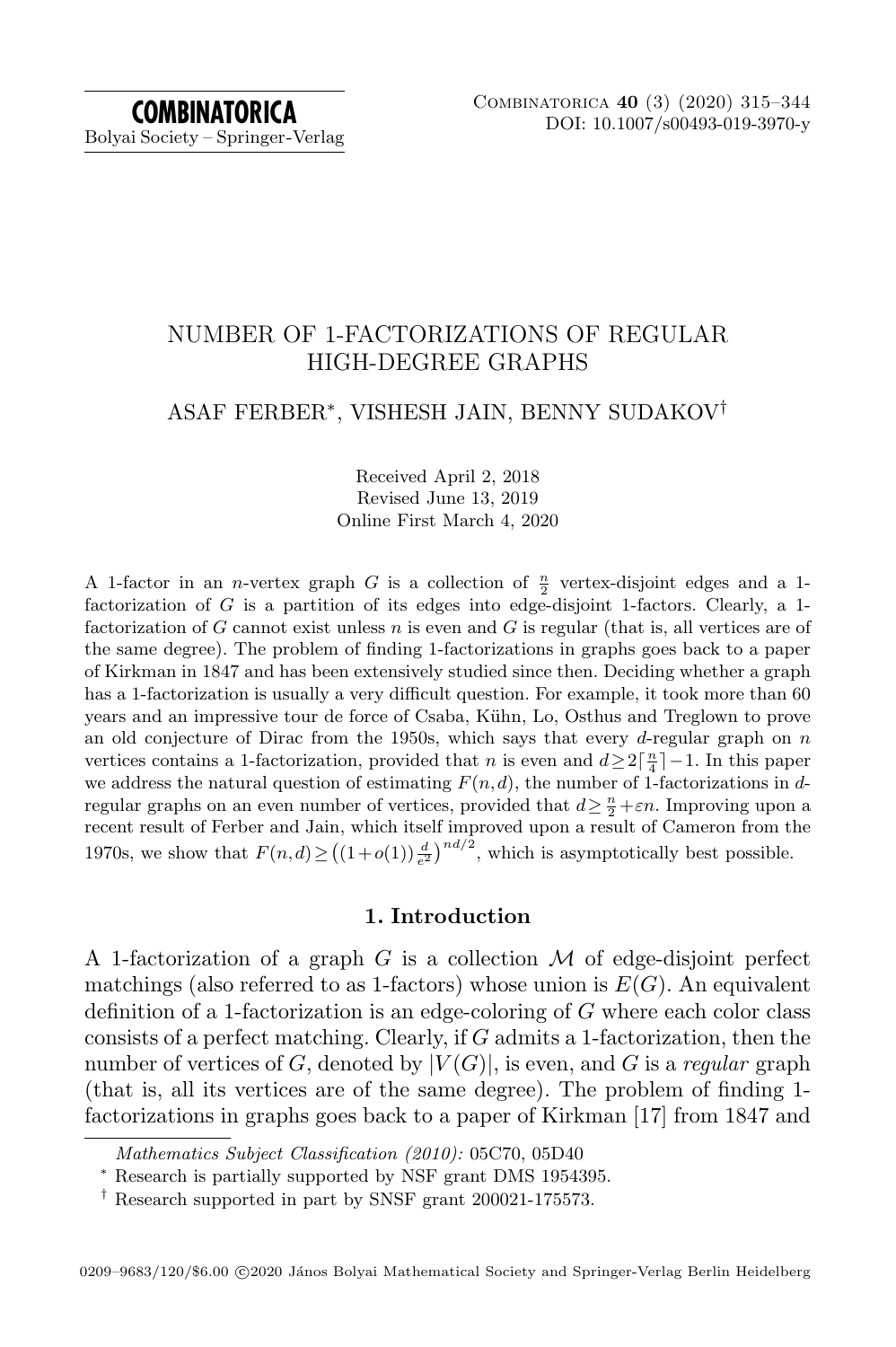has been extensively studied since then in graph theory and in combinatorial designs (see, e.g., [\[21](#page-28-1)[,27\]](#page-29-0) and the references therein). Despite the fact that 1 factorizations of the complete graph are quite easy to construct (for example, see [\[20\]](#page-28-2)), the problems of enumerating all the distinct 1-factorizations and finding 1-factorizations in graphs which are not complete are considered as much harder.

A simple example is the problem of finding (and asymptotically enumerating) 1-factorizations of  $K_{n,n}$ , the complete bipartite graph with both parts of size n. Note that a 1-factorization of  $K_{n,n}$  is equivalent to a Latin square, where a Latin square is an  $n \times n$  array, with each row and each column being a permutation of  $\{1,\ldots,n\}$  (in particular, each element appears exactly once in each row and each column). The existence of Latin squares follows easily from Hall's marriage theorem. On the other hand, in order to prove an asymptotic formula for the number of Latin squares, one needs sophisticated estimates of the permanent of the adjacency matrix of regular bipartite graphs. Given an  $n \times n$  matrix  $M_n$ , its permanent is  $\text{Per}(M_n) := \sum_{\sigma \in S_n} \prod_{i=1}^n m_{i,\sigma(i)}$ . If M is a  $\{0,1\}$  matrix, then it is easy to see that the permanent counts the number of perfect matchings in the bipartite graph with both parts of size  $n$ , where the  $i<sup>th</sup>$  vertex in the first part is connected to the  $j<sup>th</sup>$  vertex in the second part if and only if  $m_{i,j}=1$ . It is well known (the upper bound is due to Bregman [\[3\]](#page-28-3), solving the conjecture of Minc, and the lower bound was first obtained by Egorychev [\[7\]](#page-28-4) and independently by Falikman [\[8\]](#page-28-5), solving the conjecture of Van der Waerden) that if M is an  $n \times n$  matrix with all entries either 0 or 1 whose row sums and column sums are all d, then  $\text{Per}(M_n) = ((1+o(1))\frac{d}{e})^n$ . Therefore, starting with a bipartite, *d*-regular graph  $H$  with parts of size  $n$ , by repeatedly removing perfect matchings from  $H$ , applying the above bound on the obtained graph, and using Stirling's approximation (that is,  $d \approx ((1+o(1))\frac{d}{e})^d$ ), we get that there are  $((1+o(1))\frac{d}{e^2})^{nd}$  1-factorizations of H.

For non-bipartite (regular) graphs, even deciding whether a single 1 factorization exists is usually a very difficult question. For example, it took about 60 years and an impressive tour de force of Csaba, Kühn, Lo, Osthus and Treglown [\[5\]](#page-28-6) (improving an earlier asymptotic result of Perkovic and Reed [\[22\]](#page-28-7)) to solve the following old problem of Dirac:

**Theorem 1.1** ([\[5\]](#page-28-6)). Every d-regular graph G on n vertices, where n is a sufficiently large even integer and  $d \geq 2\lceil \frac{n}{4} \rceil$  $\frac{n}{4}$ |-1, contains a 1-factorization.

The above theorem is clearly tight in terms of d as can be seen, for example if  $n=4k+2$ , by taking G to be the disjoint union of two cliques of size  $2k+1=2\lceil \frac{n}{4} \rceil$  $\frac{n}{4}$ ] – 1 (which is odd).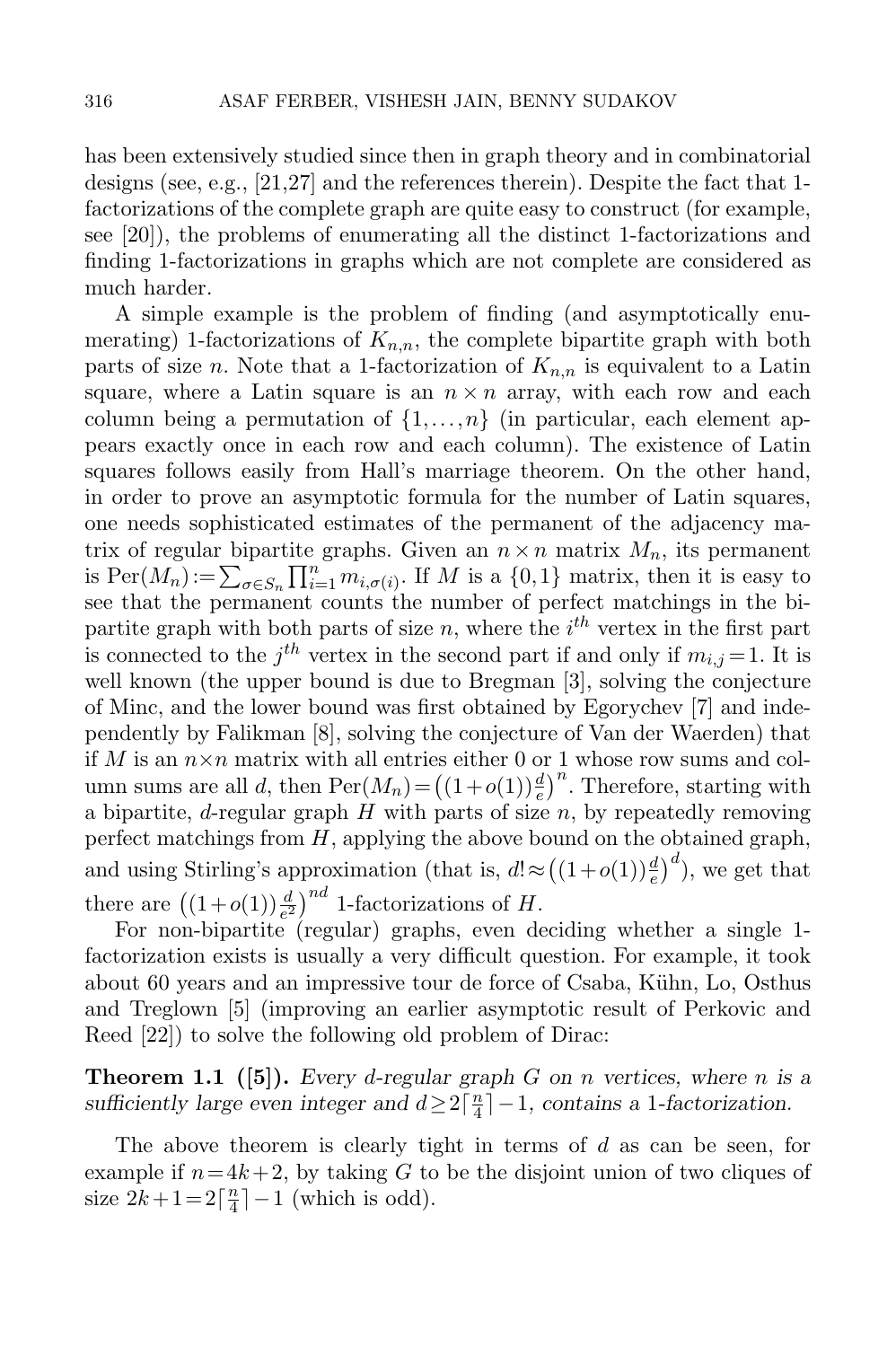Once an existence result is obtained, one can naturally ask for the number of distinct such structures. Given a  $d$ -regular graph  $G$ , it was shown by Kahn-Lovász (unpublished) and Alon-Friedland [\[1\]](#page-28-8) that it has at most  $((1+o(1))d/e)^{n/2}$  perfect matchings. Therefore, the same reasoning as above (see also  $[19]$ ) shows that the number of 1-factorizations of  $G$  is at most  $\left((1+o(1))\frac{d}{e^2}\right)^{dn/2}$ . On the other hand, no matching lower bounds were known for this problem. For the complete graph  $K_n$ , Cameron [\[4\]](#page-28-10) proved in 1976 that the number of 1-factorizations is at least  $((1+o(1))\frac{n}{4e^2})^{n^2/2}$  (off by a factor of roughly  $4^{-n^2/2}$  from the upper bound), which was recently im-proved by Ferber and Jain [\[9\]](#page-28-11) to  $((1+o(1))\frac{n}{2e^2})^{n^2/2}$ . For general *d*-regular graphs with  $d \geq n/2 + \varepsilon n$  only weaker non-trivial lower bounds of the form  $n^{(1-o(1))dn/2}$  are proven implicitly in [\[13\]](#page-28-12) and in [\[11\]](#page-28-13).

In this paper, we give an asymptotically optimal lower bound for every d-regular graph G on n vertices with  $d \geq \frac{n}{2} + \varepsilon n$ . That is, we prove the following:

<span id="page-2-0"></span>**Theorem 1.2.** There exists a universal constant  $C > 0$  such that for all sufficiently large even integers n and all  $d \geq (1/2 + n^{-1/C})n$ , every d-regular graph G on n vertices has at least

$$
\left(\left(1 - n^{-1/C}\right) \frac{d}{e^2}\right)^{dn/2}
$$

distinct 1-factorizations.

<span id="page-2-1"></span>**Remark 1.3.** We have stated the above theorem in a stronger form  $(1-n^{-\alpha})$ instead of  $1 - o(1)$ ) with the hope that it might be useful in studying the behavior of typical 1-factorizations. That such a bound might be helpful was recently shown by Kwan [\[18\]](#page-28-14) in the study of typical Steiner triple systems (which we do not define here).

We conclude this introduction with a brief outline of the proof of our main result.

**Proof outline.** Our proof is based on and extends ideas developed in [\[11\]](#page-28-13) and [\[9\]](#page-28-11), and largely goes as follows: First, we find an r-regular subgraph  $H \subseteq$ G, where  $r = d^{1-\tau}$ , such that any  $\Delta$ -regular graph  $R \supset H$  with  $\Delta = (1+o(1))r$ contains a 1-factorization (we chose the letter  $R$  to denote the *remainder* graph obtained after deleting an 'approximate' 1-factorization from  $G$ ). This is actually the key part of our argument and the existence of such a graph (which, perhaps surprisingly, is quite simple!) is proven in Section [2.2.](#page-4-0)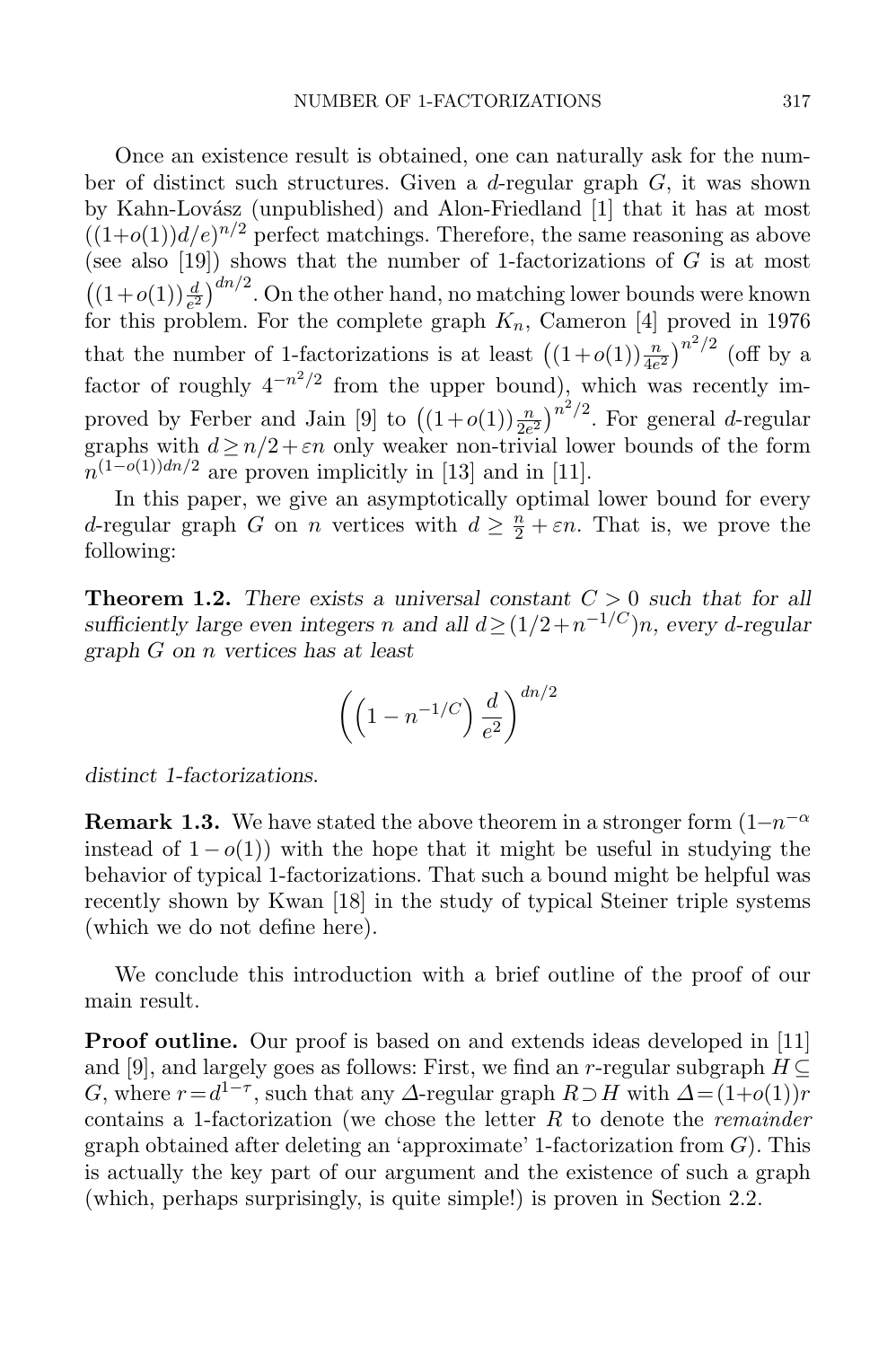Next, we show that the graph  $G'$  which is obtained by deleting all the edges of H from G contains the 'correct' number of 'almost' 1-factorizations. By an 'almost' 1-factorization, we mean a collection of edge-disjoint perfect matchings that cover almost all the edges of  $G'$ . This part is the most technical part of the paper and is based on a suitable partitioning of the edge-set of  $G'$  into sparse subgraphs (quite similar to the one in [\[11\]](#page-28-13)) along with a 'nibbling' argument from [\[6\]](#page-28-15).

Finally, for any given 'almost' 1-factorization of  $G'$ , by adding all the edges uncovered by this 'almost' 1-factorization to  $H$ , we obtain a graph  $R\supset H$  which is  $\Delta$ -regular with  $\Delta \approx r$ , and therefore admits a 1-factorization by the property of  $H$  discussed above. Since the complete proofs are anyway not too long, we postpone the more formal details to later sections.

### 2. Auxiliary results

In this section, we have collected a number of tools and auxiliary results to be used in proving our main theorem.

### 2.1. Probabilistic tools

Throughout the paper, we will make extensive use of the following wellknown bounds on the upper and lower tails of the Binomial distribution due to Chernoff (see, e.g., Appendix A in [\[2\]](#page-28-16)).

Lemma 2.1 (Chernoff's inequality). Let  $X \sim Bin(n, p)$  and let  $\mathbb{E}(X) =$  $\mu$ . Then

- $Pr[X < (1 a)\mu] < e^{-a^2\mu/2}$  for every  $a > 0$ ;
- $Pr[X > (1+a)\mu] < e^{-a^2\mu/3}$  for every  $0 < a < 3/2$ .

Sometimes, we will find it more convenient to use the following concentration inequality due to Hoeffding ([\[15\]](#page-28-17)).

Lemma 2.2 (Hoeffding's inequality). Let  $X_1, \ldots, X_n$  be independent random variables such that  $a_i \le X_i \le b_i$  with probability one. If  $S_n = \sum_{i=1}^n X_i$ , then for all  $t>0$ ,

$$
\Pr(S_n - \mathbb{E}[S_n] \ge t) \le \exp\left(-\frac{2t^2}{\sum_{i=1}^n (b_i - a_i)^2}\right)
$$

and

$$
\Pr(S_n - \mathbb{E}[S_n] \le -t) \le \exp\left(-\frac{2t^2}{\sum_{i=1}^n (b_i - a_i)^2}\right).
$$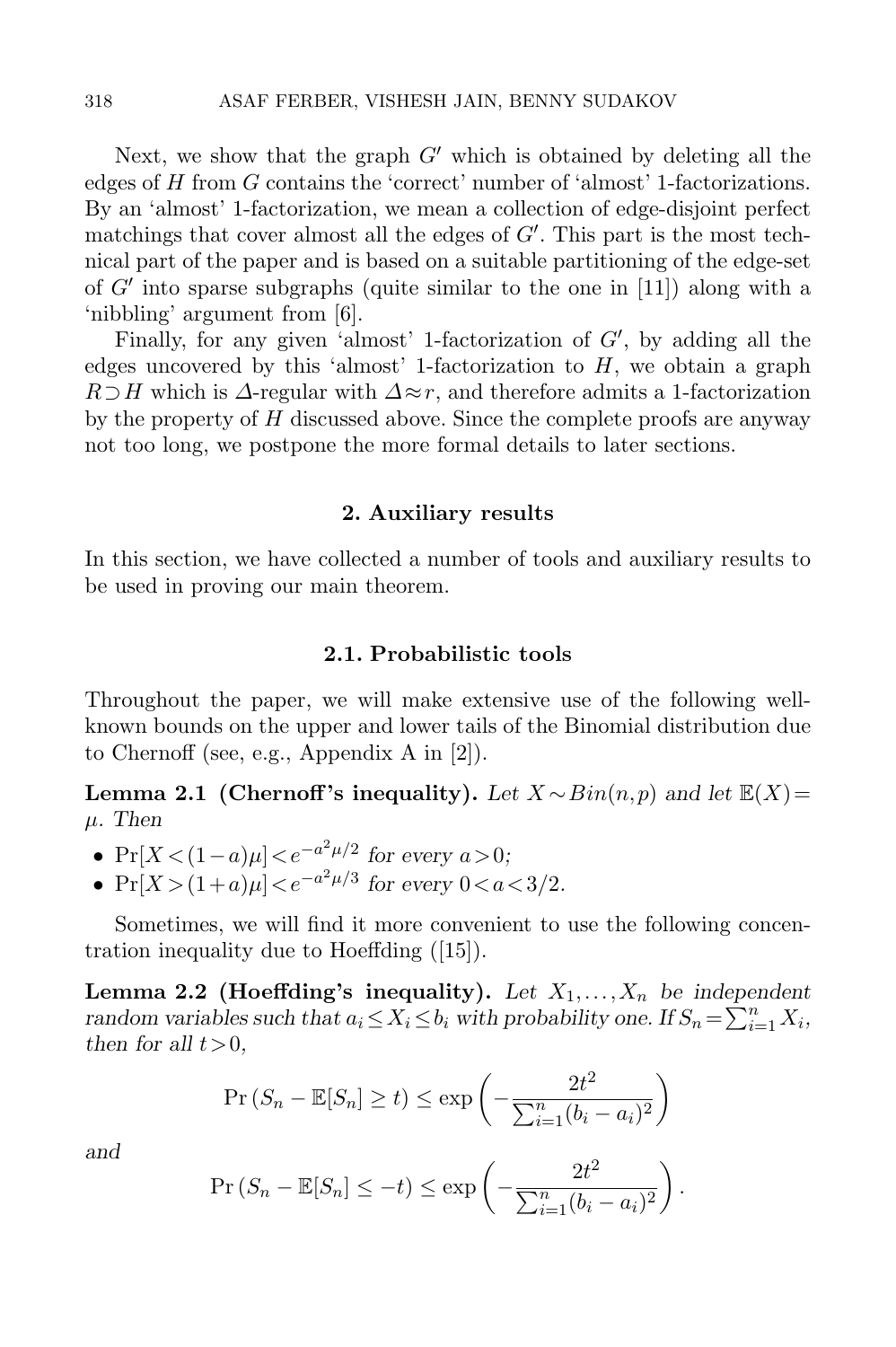### 2.2. Completion

<span id="page-4-0"></span>In this section we present the completion step, which uses some ideas from [\[9\]](#page-28-11), and is a key ingredient of our proof. Before stating the relevant lemma, we need the following definition.

**Definition 2.3.** A graph  $H = (A \cup B, E)$  is called  $(\alpha, r, m)$ -good if it satisfies the following properties:

- $(G1)$  H is an r-regular, balanced bipartite graph with  $|A|=|B|=m$ .
- (G2) Every balanced bipartite subgraph  $H' = (A' \cup B', E')$  of H with  $|A'| =$  $|B'| \geq (1-\alpha)m$  and with  $\delta(H') \geq (1-2\alpha)r$  contains a perfect matching.

The motivation for this definition comes from the next proposition, which shows that a regular graph on an even number of vertices, which can be decomposed into a good graph and a graph of 'small' maximum degree, has a 1-factorization.

<span id="page-4-1"></span>**Proposition 2.4.** There exists a sufficiently large integer  $m_0$  for which the following holds. Let  $m \geq m_0$ , and suppose that  $H = (A \cup B, E(H))$  is an  $(\alpha, r_1, m)$ -good graph with  $m^{1/10} \le r_1 \le m$  and  $\log m/r_1 \ll \alpha^2 < 1/100$ . Then, for every  $r_2 \le \alpha^4 r_1 / \log m$ , every  $r := r_1 + r_2$ -regular (not necessarily bipartite) graph R on the vertex set  $A\cup B$ , for which  $H\subseteq R$ , admits a 1-factorization.

**Proof.** First, observe that  $e(R[A]) = e(R[B])$ . Indeed, as R is r-regular, we have for  $X \in \{A, B\}$  that

$$
rm = \sum_{v \in X} d_R(v) = 2e(R[X]) + e(R[A, B]),
$$

from which the above equality follows. Moreover,  $\Delta(R[X]) \leq r_2$  for all  $X \in$  $\{A, B\}$  since the only edges in  $R[X]$  come from  $R \setminus H$ . Next, let  $R_0 := R$ and  $f_0 := e(R_0[A]) = e(R_0[B])$ . By Vizing's theorem ([\[26\]](#page-29-1)), both  $R_0[A]$  and  $R_0[B]$  contain matchings of size exactly  $\lceil f_0/(r_2 + 1) \rceil$ . Consider any two such matchings  $M_A$  in A and  $M_B$  in B, and for  $X \in \{A, B\}$ , let  $M'_X \subseteq M_X$ denote a matching of size  $|M'_X| = \lfloor \alpha f_0/2r_2 \rfloor$  such that no vertex  $v \in V(H)$  is adjacent to more than  $3\alpha r_1/2$  vertices which are paired in the union of the two matchings.

To show that such  $M'_X$  must exist, it suffices to show that for  $X \in \{A, B\}$ , there exist matchings  $M_X^{\hat{\mu}} \subseteq M_X$  with  $|M_X''| \geq \lfloor \alpha f_0/2r_2 \rfloor$  such that no vertex  $v \in V(H)$  is incident in H to more than  $3\alpha r_1/2$  vertices which are paired in the union of the two matchings, since we can obtain  $M'_X$  from  $M''_X$  by simply removing the appropriate number of edges arbitrarily. Note that if the size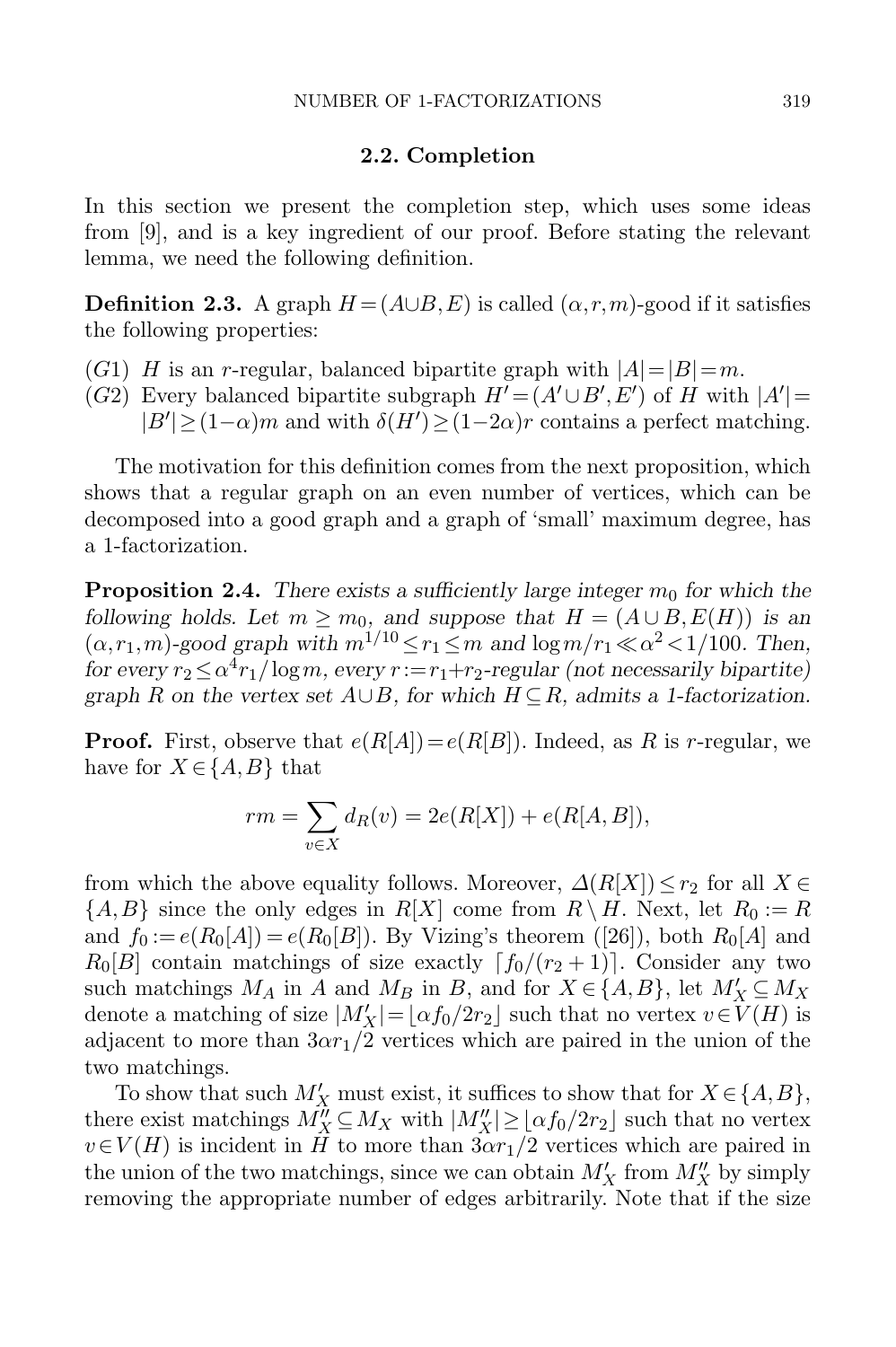of  $M_X$  is at most  $3\alpha r_1/4$ , then this follows trivially by taking  $M''_X = M_X$ . When the size of  $M_X$  is at least  $3\alpha r_1/4$ , the existence of  $M_X''$  is seen using the following simple probabilistic argument. Let  $M_X''$  denote the random matching obtained by including each edge of  $M_X$  independently with probability 3α/4. By Chernoff's inequality,  $|M''_X| \ge 3\alpha |M_X|/5 > \lfloor \alpha f_0/2r_2 \rfloor$ , except with probability at most  $\exp(-\Theta(\alpha|M_X|)) \leq \exp(-\Theta(\alpha^2 r_1)) \ll 1$ , where the last inequality uses the assumption that  $\alpha^2 r_1 \gg \log m \gg 1$ . Moreover, each  $v\in V(H)$  is incident to at most r vertices, each of which has at most 1 edge in  $M_A \cup M_B$ . Hence, the number of vertices paired in  $M''_A \cup M''_B$  incident to a fixed  $v \in V(H)$  is stochastically dominated by  $Bin(r, 3\alpha/4)$ . In particular, by Chernoff's inequality, the probability that a fixed  $v \in V(H)$  is incident to at least  $3\alpha r_1/2$  vertices matched in  $M''_A \cup M''_B$  is at most  $\exp(-\Theta(\alpha r)) \ll 1/m$ , where the last inequality uses the assumption that  $\alpha r_1 \ge \alpha^2 r_1 \gg \log m$ . Therefore, the union bound shows that the above claim holds simultaneously for all vertices  $v \in V(H)$  with probability close to 1. It follows that there exist  $M''_A$  and  $M''_B$  with the desired properties.

Delete the vertices in  $(\cup M'_A) \bigcup (\cup M'_B)$ , as well as any edges incident to them, from H and denote the resulting graph by  $H' = (A' \cup B', E')$ . Since  $|A'| = |B'| \ge (1 - \alpha)|A|$  and  $\delta(H') \ge (1 - 3\alpha/2)r_1$  by the choice of  $M'_X$ , it follows from  $(G2)$  that H' contains a perfect matching M'. Note that  $M_0 := M' \cup M'_A \cup M'_B$  is a perfect matching in  $R_0$ . We repeat this process with  $R_1 := R_0 - M_0$  (deleting only the edges in  $M_0$ , and not the vertices) and  $f_1 := e(R_1[A]) = e(R_1[B])$  until we reach  $R_k$  and  $f_k$  such that  $f_k \leq r_2$ . Since  $f_{i+1} \leq (1 - \alpha/3r_2) f_i$ , this must happen after at most  $3r_2 \log m / \alpha < \alpha^2 r_1$ steps. Moreover, since  $\deg(R_{i+1}) = \deg(R_i) - 1$ , it follows that during the first  $\lceil 3r_2 \log m/\alpha \rceil$  steps of this process, the degree of any  $R_j$  is at least  $r_1 - \alpha^2 r_1$ . Therefore, since  $(r_1 - \alpha^2 r_1) - 3\alpha r_1/2 \ge (1 - 2\alpha)r_1$ , we can indeed use  $(G2)$ throughout the process, as done above.

From this point onwards, we continue the above process (starting with  $R_k$ ) with matchings of size one, i.e., single edges from each part, until no more edges are left. By the choice of  $f_k$ , we need at most  $r_2$  such iterations, which is certainly possible since  $r_2 + 3r_2 \log m/\alpha < \alpha^2 r_1$  and  $(r_1 - \alpha^2 r_1) - 3\alpha r_1/2 \ge (1 - 2\alpha)r_1$ . After removing all the perfect matchings obtained via this procedure, we are left with a regular, balanced, bipartite graph, which admits a 1-factorization (this follows by a more or less direct application of Hall's marriage theorem [\[14\]](#page-28-18)). Taking any such 1-factorization along with all the perfect matchings that we removed gives a 1-factorization of R. П

The remainder of this subsection is devoted to proving the following proposition, which shows that every d-regular graph on  $n$  vertices contains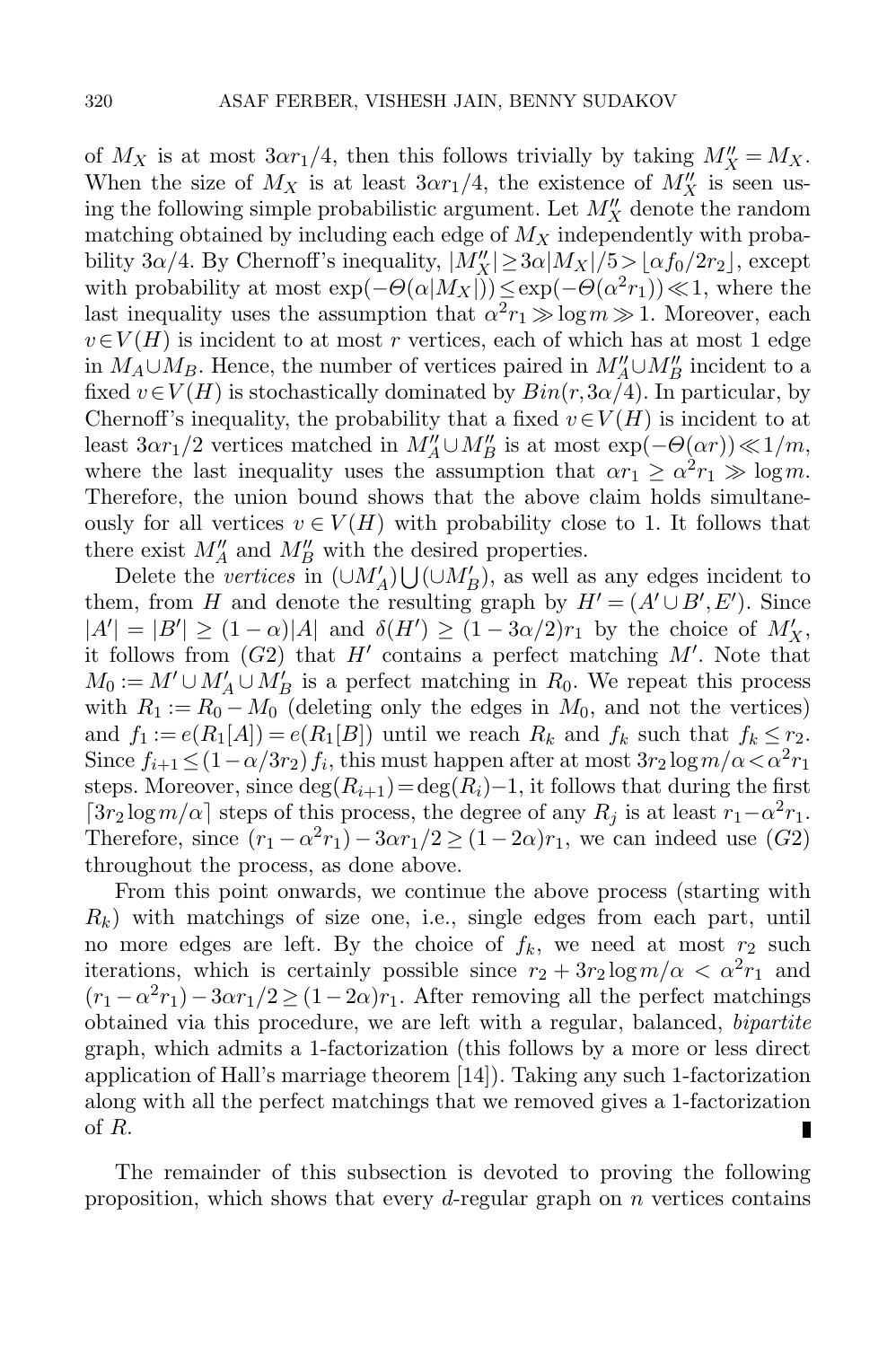a 'good' subgraph H, assuming that  $d \geq n/2 + \varepsilon n$  and n is a sufficiently large even integer.

<span id="page-6-0"></span>**Proposition 2.5.** Let n be a sufficiently large even integer, and let  $0 <$  $\varepsilon = \varepsilon(n) < 1$  be such that  $\varepsilon^4 \gg \log n/n$ . Let G be a graph on n vertices which is d-regular, with  $d \ge n/2 + \varepsilon n$ . Then, for every  $p = \omega \left( \frac{\log n}{n \varepsilon^3} \right)$  $\left(\frac{\log n}{n\varepsilon^3}\right) \leq 1$ , there exists a spanning subgraph H of G which is  $(\varepsilon/10, r, n/2)$ -good, for some  $(1 - \varepsilon/1000)dp/2 > r > (1 - \varepsilon/100)dp/2.$ 

To prove this proposition, we will use the following three results. The first result is a theorem from [\[10\]](#page-28-19), which states that if G is a bipartite graph with sufficiently large minimum degree which contains an r-factor (i.e., a spanning r-regular subgraph) for r sufficiently large, then the random graph  $G_p$ , which is obtained by keeping each edge of  $G$  independently with probability  $p$ , typically contains a  $(1 - o(1))rp$ -factor. The proof of this theorem follows quite easily by using the Gale-Ryser criterion for the existence of r-factors in bipartite graphs ([\[12\]](#page-28-20), [\[24\]](#page-28-21)), and standard applications of Chernoff's bounds.

<span id="page-6-1"></span>**Theorem 2.6 (Theorem 1.4 in [\[10\]](#page-28-19)).** Let m be a sufficiently large integer. Then, for any positive  $\tau$  such that  $\log m/m \ll \tau^3 < 1$ ,  $\alpha = 1/2 + \tau$  and  $0 < \rho < \alpha$ , the following holds. Suppose that:

- 1. G is bipartite with parts A and B, both of size m,
- 2.  $\delta(G) \geq \alpha m$ , and
- 3. G contains a ρm-factor.

Then, for  $p = \omega \left( \frac{\log m}{m \tau^3} \right)$  $\frac{\log m}{m\tau^3}\Big)$  , the random graph  $G_p$  has a k-factor for  $k\!=\!(1\!-\!\tau)\rho mp$ with probability  $1 - m^{-\omega(1)}$ .

**Remark 2.7.** In [\[10\]](#page-28-19),  $\tau$  is taken to be some positive constant, as opposed to a function of m which can go to 0 as m goes to infinity. However, the exact same proof actually gives the slightly more general result stated above.

The second result shows that if  $G$  is a bipartite graph with parts of size m, then with high probability, the number of edges in  $G_p$  between subsets X and Y with  $|X|=|Y| \leq m/2$  is not much more than  $pm|X|/2$ .

<span id="page-6-2"></span>**Lemma 2.8.** Let  $G = (A \cup B, E)$  be a bipartite graph with parts A and B, both of size m. Let  $c = 1/2 + \tau$  with  $0 < \tau = \tau(m) < 1$ , and let  $p = \omega \left( \frac{\log m}{m \tau^2} \right)$  $\frac{\log m}{m\tau^2}$ . Then, for  $G_p$ , the following holds with probability at least  $1 - m^{-\omega(1)}$ .  $e_{G_p}(X,Y) < cpm|X|$  for any subsets  $X \subseteq A$  and  $Y \subseteq B$  with  $|X|=|Y| \le m/2$ .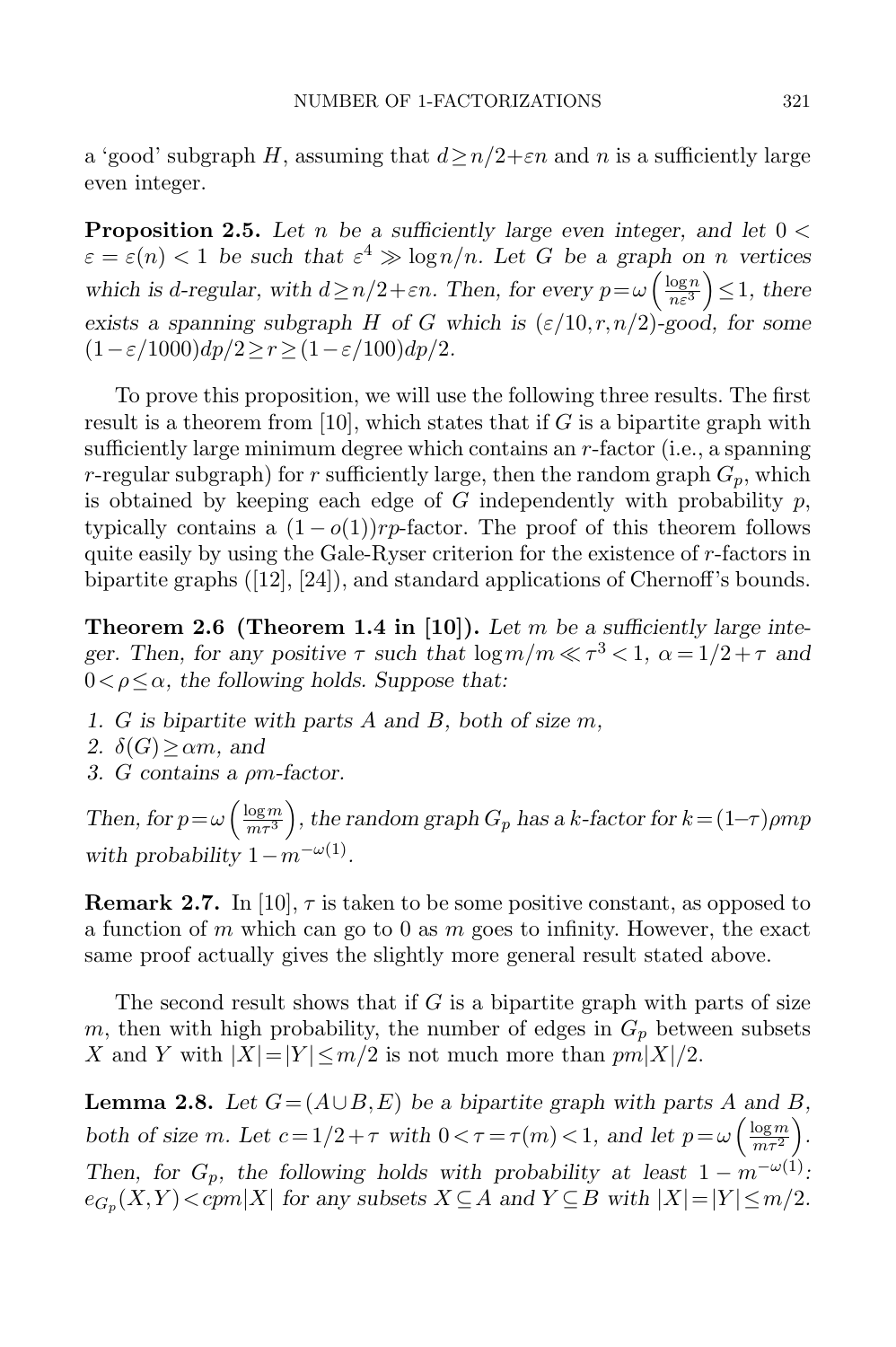**Proof.** Consider any subsets  $X \subseteq A$  and  $Y \subseteq B$  with  $|X|=|Y| \leq m/2$ . Since

$$
e_G(X,Y) \le |X||Y| \le |X|\frac{m}{2},
$$

we get that

$$
\Pr\left[e_{G_p}(X,Y) \ge cpm|X|\right] \le \Pr\left[\text{Bin}\left(\frac{m|X|}{2},p\right) \ge cpm|X|\right] \le \exp(-\tau^2 m|X|p/6),
$$

where the first inequality follows from the fact that  $e_{G_p}(X, Y)$  is a sum of at most  $m|X|/2$  independent Bernoulli(p) random variables, and the second inequality follows from Chernoff's bounds.

Let B denote the event that there exist subsets  $X \subseteq A$  and  $Y \subseteq B$  with  $|X| = |Y| \le m/2$  and  $e_{G_p}(X,Y) \ge cpm|X|$ . Then, it follows by the union bound that

$$
\Pr[B] \le \sum_{x=1}^{m/2} {m \choose x}^2 \exp(-\tau^2 m x p/6) \le \sum_{x=1}^{m/2} {(\frac{em}{x})}^{2x} \exp(-\tau^2 m x p/6)
$$
  

$$
\le \sum_{x=1}^{m/2} \exp(4x \log m - \tau^2 m x p/6)
$$
  

$$
\le \sum_{x=1}^{m/2} \exp(x \log m(4 - \omega(1))) = m^{-\omega(1)},
$$

where the inequality on the second line holds since  $pm = \omega(\log m/\tau^2)$ .

Finally, the third result, which is a lemma from [\[11\]](#page-28-13), shows that an almost regular bipartite graph with sufficiently large degrees contains an  $r$ -factor with  $r$  close to its minimum degree.

<span id="page-7-0"></span>Lemma 2.9 (Lemma 20 in [\[11\]](#page-28-13)). Let  $\rho \geq 1/2$ ,  $m \in \mathbb{N}$ , and  $\xi = \xi(m) > 0$ . Suppose that  $G = (A \cup B, E)$  is a bipartite graph with parts A and B, both of size m, and  $\rho m + \xi \leq \delta(G) \leq \Delta(G) \leq \rho m + \xi + \xi^2/m$ . Then, G contains a ρm-factor.

We are now ready to prove Proposition [2.5.](#page-6-0)

**Proof of Proposition [2.5.](#page-6-0)** Consider a random partitioning of  $V(G)$  with parts A, B of size  $m := |A| = |B| = n/2$ , and let  $G' = (A \cup B, E')$  denote the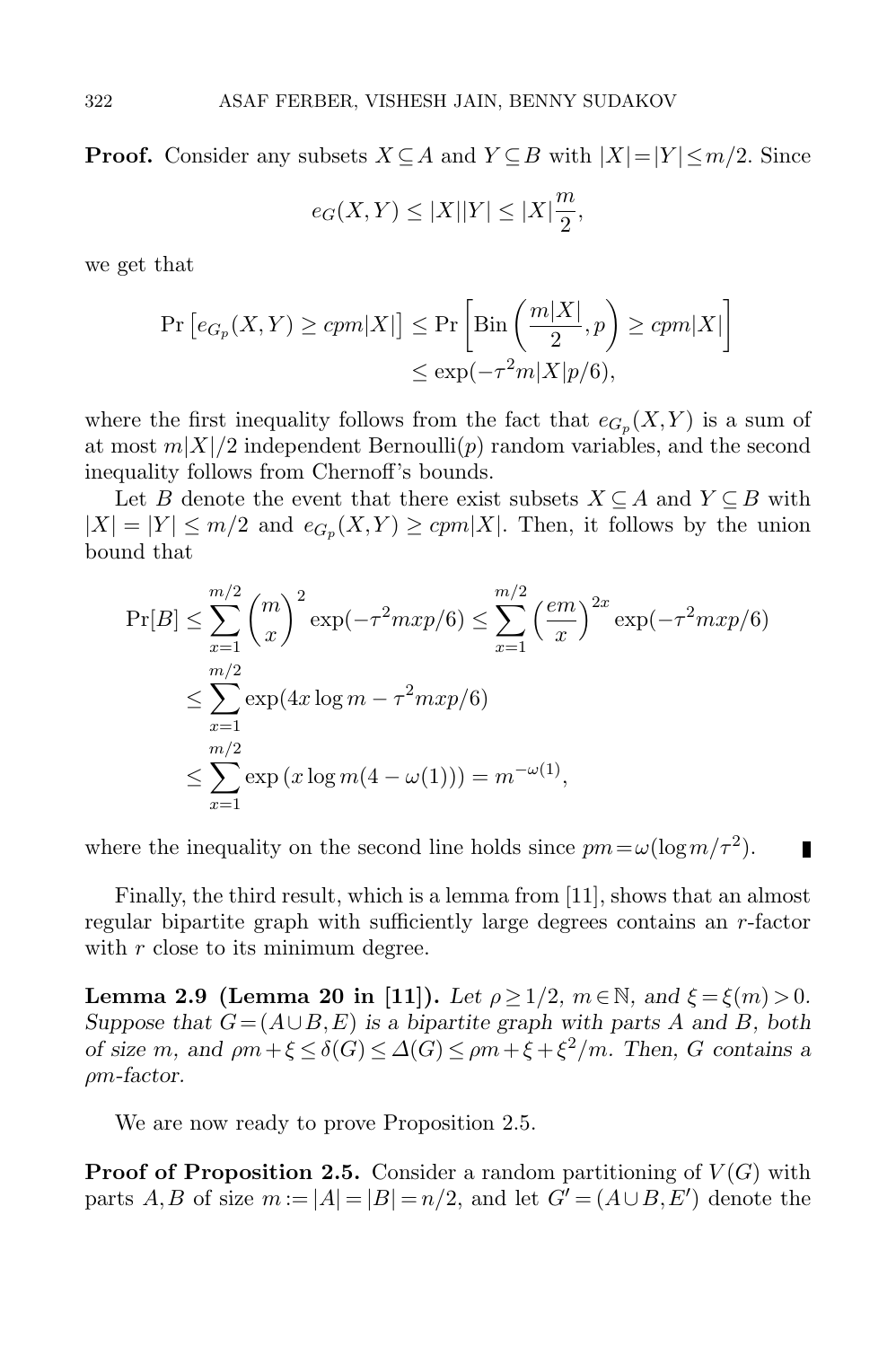induced bipartite subgraph between A and B. For any  $v \in V(G)$ , by linearity of expectation

$$
\mathbb{E}[\deg_{G'}(v)]=\frac{d}{2}+\frac{d}{2(n-1)}.
$$

Since the distribution of the random subset  $A \subseteq V(G)$  coincides with the distribution on subsets of  $V(G)$  obtained by including every vertex independently with probability 1/2, conditioned on the event (of probability  $\Theta(1/\sqrt{n})$  that exactly  $n/2$  elements are included, it follows from Hoeffding's inequality that for any fixed vertex  $v \in V(G)$ the probability that  $|\deg_{G'}(v) - \mathbb{E}[\deg_{G'}(v)]| \geq 4\sqrt{d \log n}$  is at most  $O(\sqrt{n} \exp(-16d \log n/d)) \ll 1/n$ . Therefore, taking the union bound over all vertices, it follows that with high probability,

$$
d/2 - 5\sqrt{d\log n} \le \delta(G') \le \Delta(G') \le d/2 + 5\sqrt{d\log n}.
$$

Fix any such  $G'$ .

We now wish to apply Lemma [2.9](#page-7-0) to  $G'$ . For the choice of parameters, note that since  $d > n/2 + \epsilon n$ , we can find  $\rho > 1/2$  such that  $\rho m = d/2 - \epsilon m/1000$ . If we take  $\xi = \varepsilon m/1000 - 5$ ve<br>∖  $\overline{d \log n}$ , then since  $\varepsilon^4 \gg \log n/n$ , we have  $\xi \geq$ If we take  $\zeta = \varepsilon m/1000 - 3\sqrt{a} \log n$ , then since  $\varepsilon \gg \log n/n$ , we have  $\varepsilon m/2000$  for all *n* sufficiently large, and hence  $\xi^2/m \ge O(\varepsilon^2 m) \gg \sqrt{a}$  $n \log n$ . This shows that

$$
\rho m + \xi \le \delta(G') \le \Delta(G') \le \rho m + \xi + \xi^2/m.
$$

Therefore, Lemma [2.9](#page-7-0) applied to G' shows that G' contains a  $\rho m =$  $d/2$ - $\varepsilon$ m/1000-factor. Note also that  $\delta(G') \geq \alpha m$ , with  $\alpha = \rho + (\xi/m) \geq 1/2+\tau$ , where  $\tau = \varepsilon/1000$ .

We will now apply Theorem [2.6](#page-6-1) and Lemma [2.8](#page-6-2) to  $G'$  in order to extract a sparse 'good' subgraph. Let  $p = \omega(\log m/(m\varepsilon^3))$  and consider the random graph  $G'_{p}$ . Since  $G'$  satisfies the hypothesis of Theorem [2.6](#page-6-1) with the parameters  $\rho$ ,  $\alpha$  and  $\tau$  as above, it follows that with high probability,  $G_p'$  contains an  $r = (1 - \tau) \rho m p = (1 - \tau) (1 - \varepsilon m / 500 d) dp / 2$ -factor H. In particular, note that  $(1-\varepsilon/100)dp/2 \leq (1-\tau)(1-\varepsilon/500)dp/2 \leq r \leq (1-\tau)dp/2 = (1-\varepsilon/1000)dp/2$ as desired. Moreover, applying Lemma [2.8](#page-6-2) to  $G'$  with p and  $\tau$  as above, we see that with high probability, for any subsets  $X \subseteq A$  and  $Y \subseteq B$ ,  $e_{G'_p}(X,Y) < (1/2 + \varepsilon/1000)pm|X|$ . Fix any such realization of  $G'_p$ . We will show that H is  $(\varepsilon/10, r, n/2)$ -good.

Suppose this is not the case. Then, by definition, there must exist a balanced bipartite subgraph  $H' = (A' \cup B', E') \subseteq H \subseteq G_p'$ , with parts  $A', B'$ of size  $|A'| = |B'| \ge (1 - \varepsilon/10)n/2$  and with  $\delta(H') \ge (1 - \varepsilon/5)r$ , which does not contain a perfect matching. Therefore, by Hall's marriage theorem (see,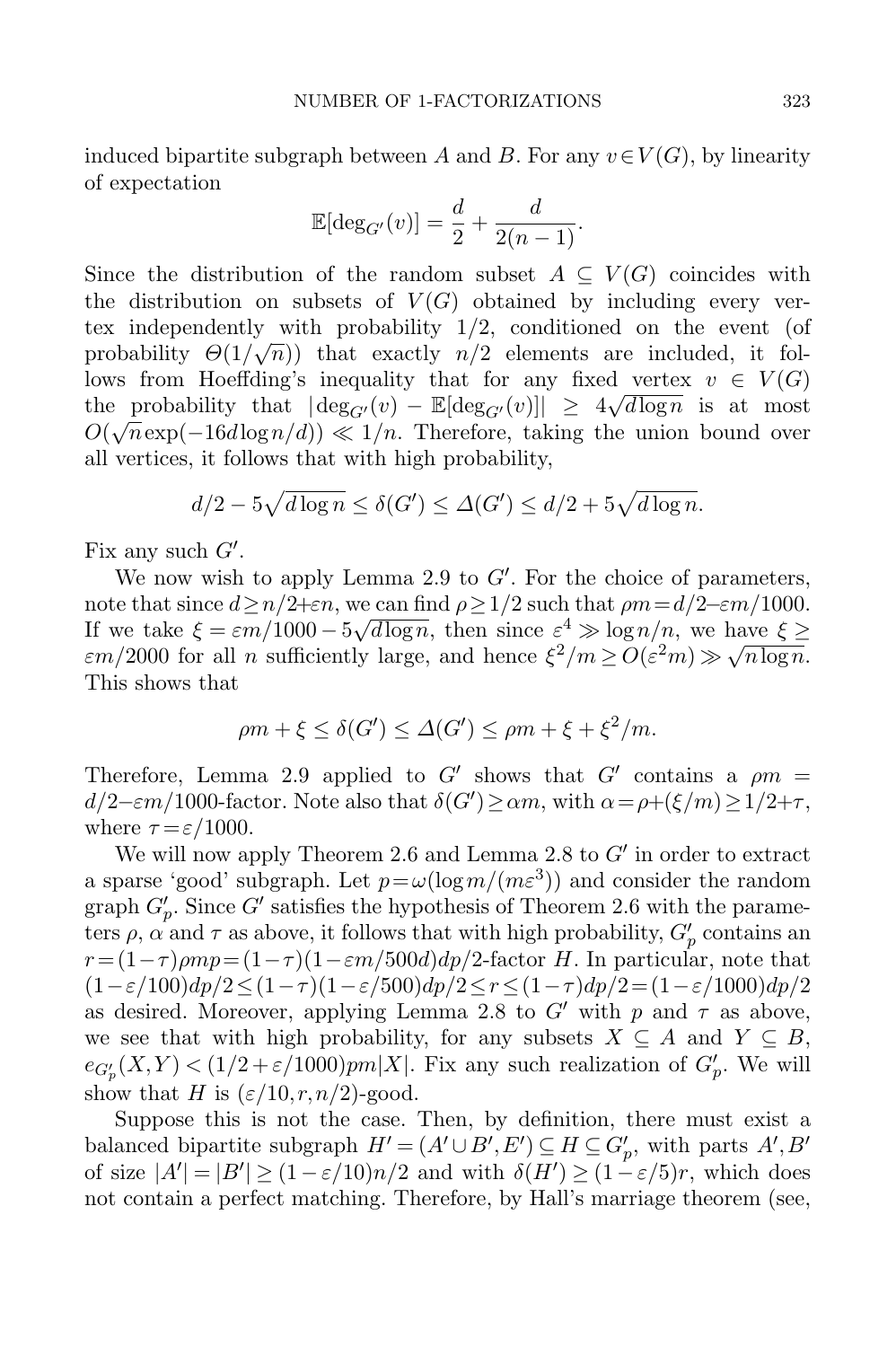e.g., [\[25\]](#page-28-22) for the version used here), there must exist subsets  $X' \subseteq A'$  and  $Y' \subseteq B'$  with  $|X'| = |Y'| \leq n/4$  such that at least one of the following is true:

$$
N_{H'}(X') \subseteq Y'
$$
, or  $N_{H'}(Y') \subseteq X'$ .

In either case, we get from the minimum degree assumption on  $H'$  that

$$
(1 - \varepsilon/5)r|X'| \le e_{H'}(X',Y') \le e_{G'_p}(X',Y').
$$

Thus, we get

$$
e_{G'_p}(X',Y') \ge \left(1 - \frac{\varepsilon}{5}\right) r|X'| \ge \left(1 - \frac{\varepsilon}{5}\right) \left(1 - \frac{\varepsilon}{100}\right) \frac{dp}{2}|X'|
$$
  
 
$$
\ge \left(1 - \frac{\varepsilon}{4}\right) \left(\frac{1}{2} + \varepsilon\right) \frac{np}{2}|X'|
$$
  
 
$$
\ge \left(\frac{1}{2} + \frac{3\varepsilon}{4}\right) \frac{np}{2}|X'|.
$$

However, since  $G'_p$  satisfies the conclusion of Lemma [2.8,](#page-6-2) we must also have  $e_{G_p'}(X',Y') \leq (1/2+\varepsilon/1000)pm|X'| = (1/2+\varepsilon/1000)np|X'|/2$ , which leads to a contradiction. п

### 2.3. Random partitioning

The following technical lemma allows us to partition our graph  $G$  into a number of smaller subgraphs, each of which contains many 'almost' 1 factorizations. Its proof is similar to Lemma 27 in [\[11\]](#page-28-13), but we need here a different set of parameters.

<span id="page-9-0"></span>**Lemma 2.10.** Let  $n$  be a sufficiently large integer and let  $K$  be an integer in  $\lceil \log^2 n, n^{1/300} \rceil$ . Let  $\tau > 0$  be such that  $\tau > 100/K$ . Suppose that G is a d-regular graph on n vertices with  $d \geq n/2$ . Then, there are  $K^3$  edge-disjoint spanning subgraphs  $H_1, \ldots, H_{K^3}$  of G with the following properties:

- 1. For each  $H_i$ , there is a partition  $V(G) = U_i \cup W_i$  with  $|W_i|$  =  $n/K^2 \pm (n/K^2)^{2/3}$  and even;
- 2. Letting  $F_i = H_i[W_i]$ , we have  $\delta(F_i) \ge (d/n \tau)|W_i|$ ;
- 3. Letting  $E_i = H_i[U_i, W_i]$ , we have  $e_{E_i}(u, W_i) \ge |W_i|/10K^3$  for all  $u \in U_i$ ;
- 4. Letting  $D_i = H_i[U_i]$  for all i, then for some  $d/K^3 \ge r \ge (1 \tau) d/K^3$ , we have

$$
r \le \delta(D_i) \le \Delta(D_i) \le r + r^{4/5}.
$$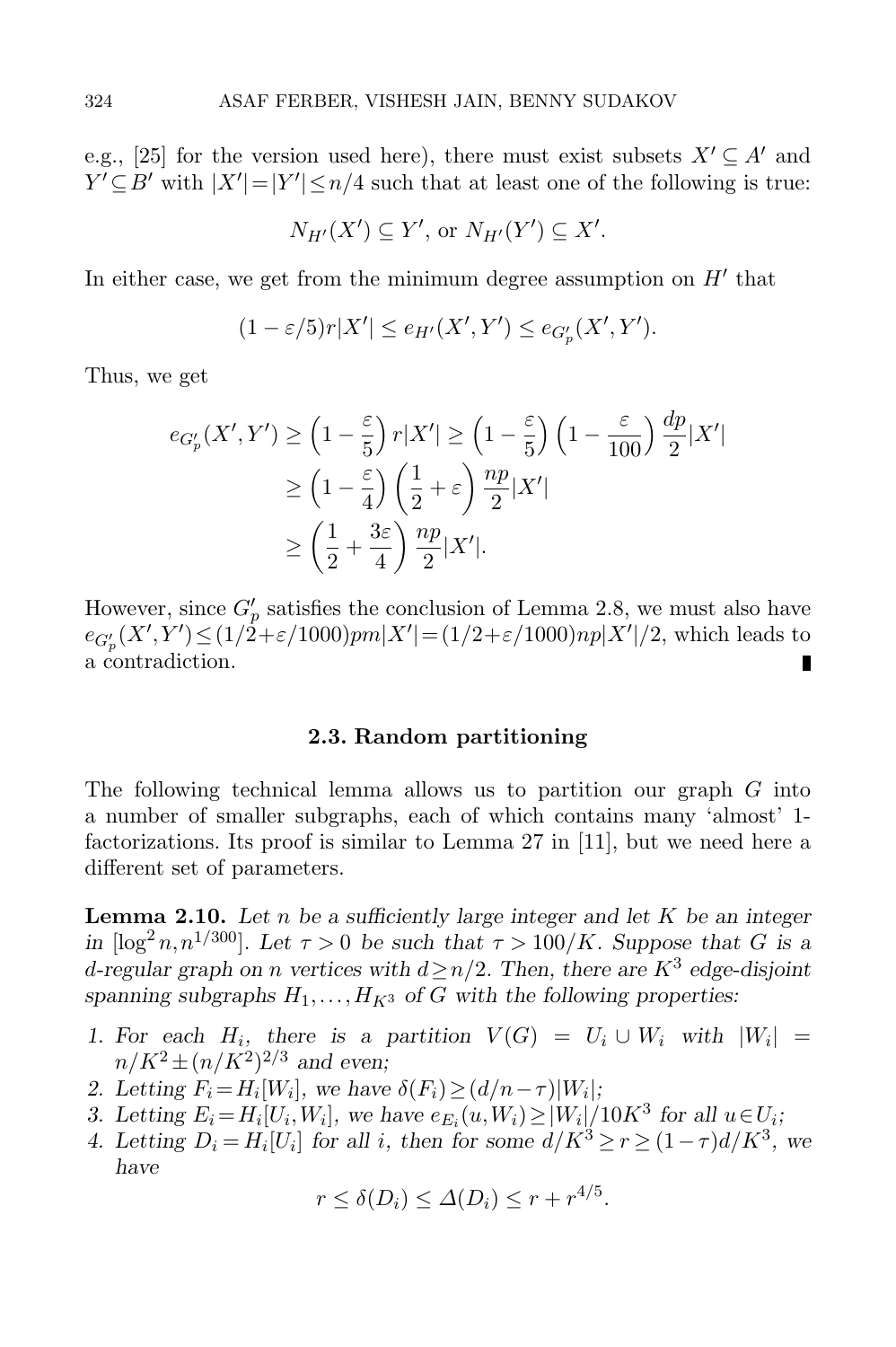**Proof.** First, let  $\{S(v)\}_{v\in V(G)}$  be i.i.d random variables, where for each  $v \in V(G)$ ,  $S(v) \subseteq [K^3]$  is a subset of size exactly K, chosen uniformly at random from among all such subsets. For each  $i \in [K^3]$ , let

$$
W_i := \{ v \in V(G) : i \in S(v) \};
$$

note that the graphs  $G[W_i]$  are not necessarily edge-disjoint.

Second, let  $s := n/K^2$ . Since any  $i \in [K^3]$  is included in  $S(v)$  with probability  $1/K^2$ , independently for different  $v \in V(G)$ , it follows by Chernoff's bounds that the following holds for all  $v \in V(G)$  and  $i \in [K^3]$  with probability  $1-o(1)$ :

(a)  $|W_i| = s(1 \pm s^{-1/3});$ (b)  $e_G(v, W_i) = \frac{d}{K^2} (1 \pm s^{-1/3}).$ 

Next, for each  $v \in V(G)$ , we define the random variable  $Y(v)$  to be the number of vertices  $u \in N_G(v)$  with  $\{u, v\} \subset W_i$  for some  $i \in [K^3]$ . For each  $v \in V(G)$  and  $i \in [K^3]$ , we define the random variable  $Z_i(v)$  to be the number of vertices  $u \in N_G(v)$  such that  $u \in W_i$  and  $\{u, v\} \subset W_j$  for some  $j \in [K^3]$ . Since all vertices of G have the same degree, the values of  $\mathbb{E}[Y(v)]$  and  $\mathbb{E}[Z_i(v)]$  are the same for all choices of v and i. Let us denote these common values by  $Y$  and  $Z$ , respectively.

We claim that  $Y \le d/K$  and  $d/2K^3 \le Z \le 2d/K^3$  for all sufficiently large K. To see this, note that  $Y = \mathbb{E}[Y(v)] = \mathbb{E}[\mathbb{E}[Y(v)|S(v)]]$ , and conditioned on any realization of  $S(v)$ ,

$$
\mathbb{E}[Y(v)|S(v)] \le \sum_{u \in N_G(v)} \mathbb{E}_{S(u)}[|S(u) \cap S(v)|] = d\mathbb{E}_{S(u)}[|S(u) \cap S(v)|] = d/K.
$$

Similarly,  $Z = \mathbb{E}[Z_1(v)] = \mathbb{E}[\mathbb{E}[Z_1(v)|S(v)]]$ . Conditioned on any realization of  $S(v)$  for which  $1 \notin S(v)$ , for all sufficiently large K,

$$
\mathbb{E}[Z_1(v)|S(v)]
$$
  
= 
$$
\sum_{u \in N_G(v)} \Pr_{S(u)}[\{|S(u) \cap S(v)| > 0\} \cap \{1 \in S(u)\}] \in [0.9d/K^3, 1.1d/K^3],
$$

whereas conditioned on any realization of  $S(v)$  for which  $1 \in S(v)$ ,

$$
\mathbb{E}[Z_1(v)|S(v)] = d \Pr_{S(u)}[\{|S(u) \cap S(v)| > 0\} \cap \{1 \in S(u)\}] = d/K^2.
$$

Since  $Pr[1 \in S(v)] = 1/K^2$ , the desired conclusion follows from the law of total probability. Also, by Hoeffding's inequality, it follows that with probability  $1-o(1)$ , for all  $v \in V(G)$  and  $i \in [K^3]$ ,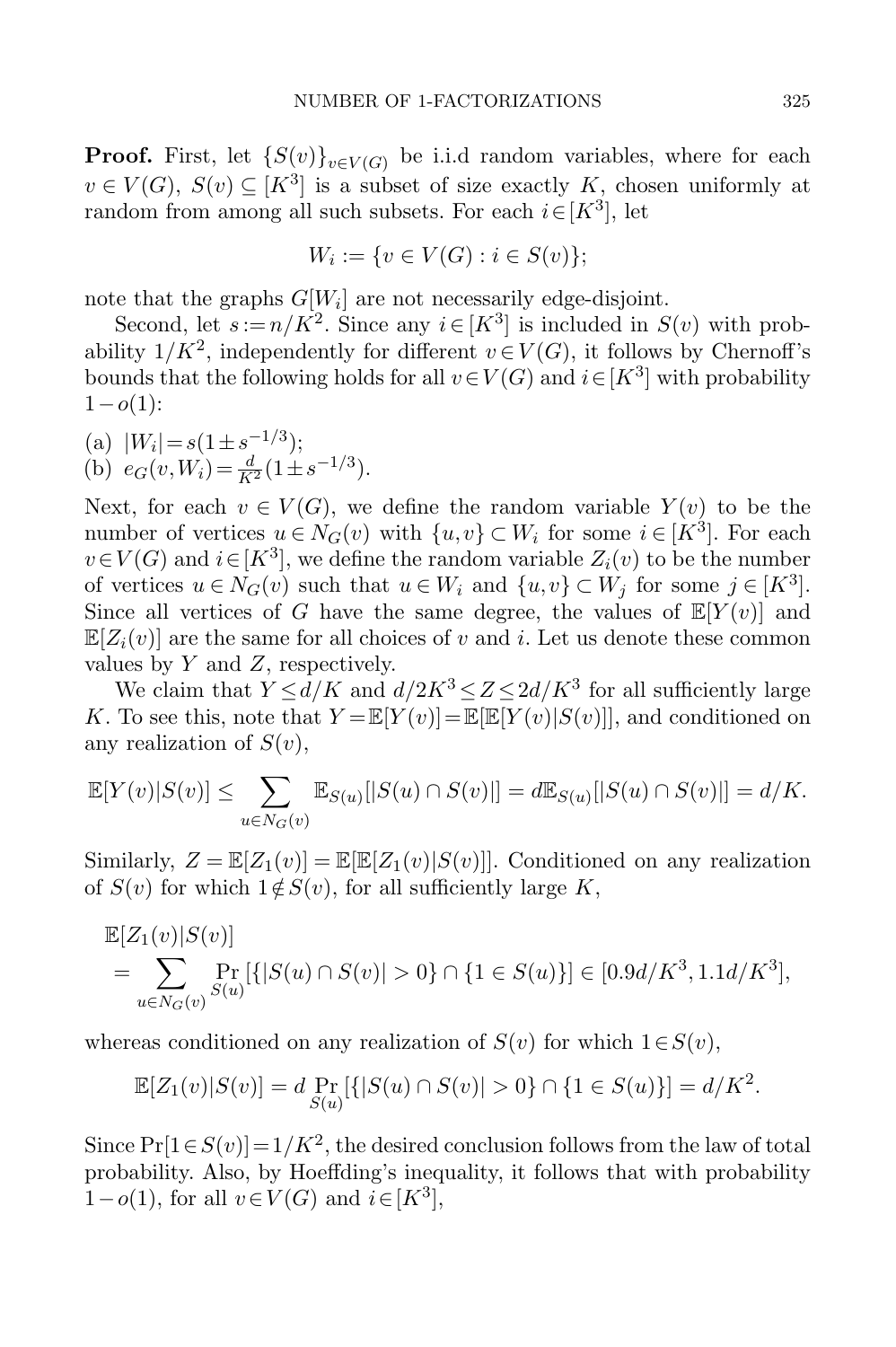(c)  $Y(v) = Y \pm 2$ √  $\sqrt{n \log n}$ ; (d)  $Z_i(v) = Z \pm 2\sqrt{n \log n}$ .

Therefore, there exists a collection  $W_1, \ldots, W_{K^3}$  satisfying  $(a), (b), (c)$  and (d) simultaneously. Moreover, after removing at most one vertex from each  $W_i$ , we may further assume that  $|W_i|$  is even for all  $i \in [K^3]$ . Fix any such collection. Let  $U_i := V(G) \setminus W_i$  and let  $G' = (V(G), E(G'))$ , where  $E(G') :=$  $E(G)\setminus\cup_{i\in[K^3]}E[W_i].$ 

To each edge  $e \in \bigcup_{i \in [K^3]} E[W_i]$ , assign an arbitrary  $k(e) \in [K^3]$  such that  $e \subset W_{k(e)}$ . Further, assign independently to each edge  $e \in E(G')$ , a uniformly chosen element  $k(e) \in [K^3]$ . For each  $i \in [K^3]$ , let  $H_i = (V(G), E(H_i))$ , where  $E(H_i) := \{e \in E(G) : k(e) = i\}.$  We claim that with probability at least  $1-2n^{-8}$ ,  $H_1, \ldots, H_{K^3}$  satisfy the conclusions of the lemma.

Conclusion 1. follows immediately from property (a). For conclusion 2., note that the only edges  $\{u, v\} \subset W_i$  which are present in  $G[W_i]$  but possibly not in  $H_i[W_i]$  are those which are also present in  $G[W_j]$  for some other  $j \in [K^3]$ . Since for given  $i \in [K^3]$  and  $v \in V(G)$ ,  $Z_i(v)$  bounds the number of such edges incident to  $v$ , it follows from properties  $(b)$  and  $(d)$  that for any  $i \in [K^3]$  and any  $v \in W_i$ :

$$
\deg_{F_i}(v) \ge e_G(v, W_i) - Z_i(v) \ge e_G(v, W_i) - \frac{3d}{K^3} \ge \frac{d}{K^2} - \frac{4d}{K^3}.
$$

Therefore, property  $(a)$  shows that

$$
\deg_{F_i}(v) \ge \frac{d}{n}|W_i| - \frac{4d}{K^3} - \frac{d}{n}\frac{n^{2/3}}{K^{4/3}} \ge \left(\frac{d}{n} - \frac{5}{K}\right)|W_i|.
$$

We now verify that conclusions 3. and 4. are satisfied with the desired probability. Property (c) shows that for all  $v \in V(G)$ ,

$$
\deg_{G'}(v) = \deg_G(v) - Y(v) = d - Y \pm 2\sqrt{n \log n}.
$$

Moreover, properties (b) and (d) show that for all  $i \in [K^3]$  and for all  $u \in U_i$ ,

$$
e_{G'}(u, W_i) = e_G(u, W_i) - Z_i(u) = \frac{d}{K^2} (1 \pm s^{-1/3}) - Z \pm 2\sqrt{n \log n}.
$$

Therefore, since each edge e in G' chooses a label  $k(e) \in [K^3]$  independently and uniformly, it follows by Chernoff's inequality that for all  $v \in V(G)$ ,  $i \in [K^3]$  and  $u \in U_i$ ,

$$
\deg_{H_i}(v) = \frac{\deg_{G'}(v)}{K^3} \pm 2\sqrt{n \log n} = \frac{d - Y}{K^3} \pm 4\sqrt{n \log n}
$$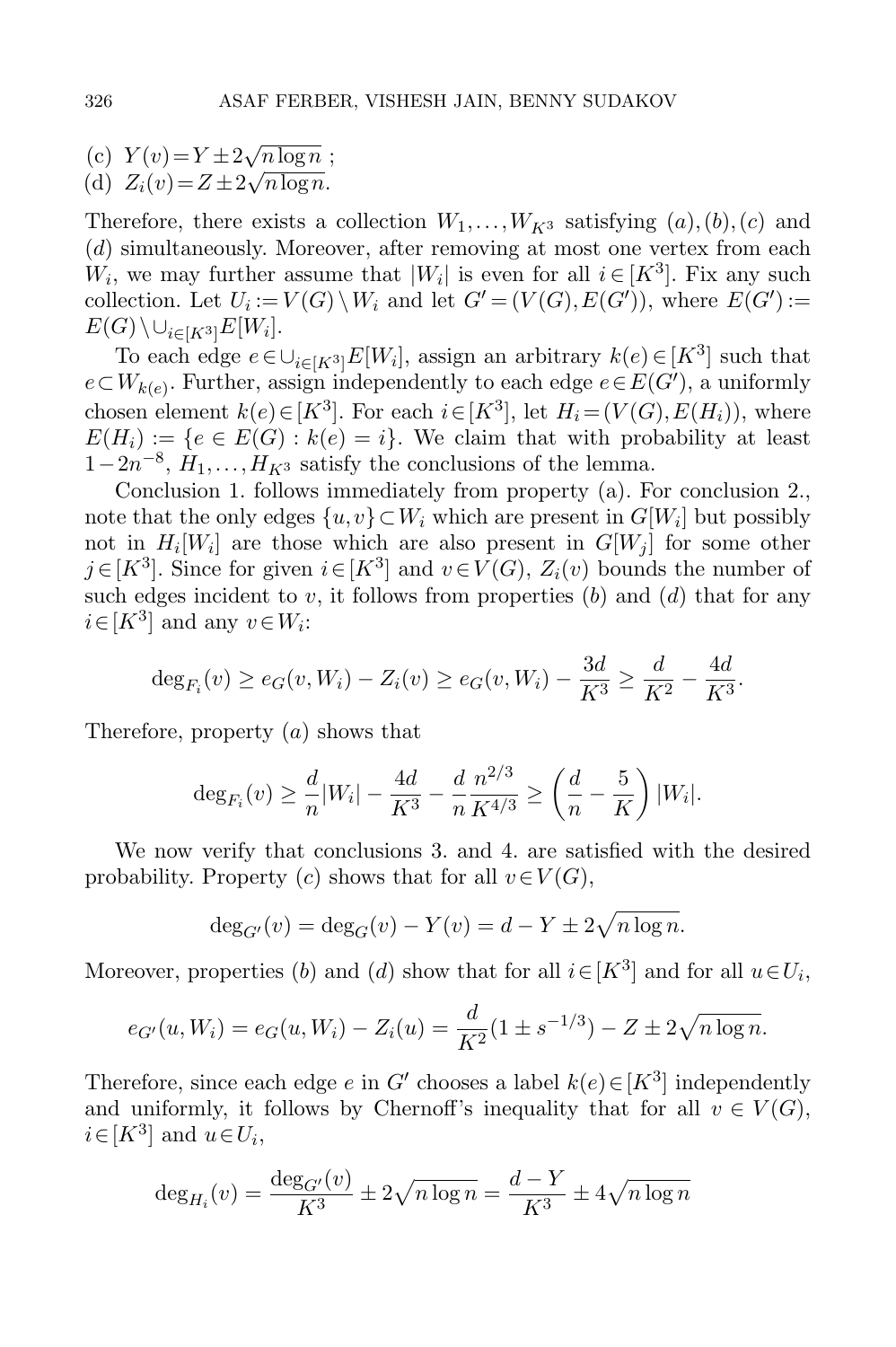$$
e_{H_i}(u, W_i) = \frac{e_{G'}(u, W_i)}{K^3} \pm 2\sqrt{n \log n} = \frac{d}{K^5} \left(1 - \frac{ZK^2}{d}\right) \pm n^{2/3},
$$

except with probability at most (say)  $2n^{-8}$ . Whenever this holds, we also get that for all  $i \in [K^3]$  and  $u \in U_i$ ,

$$
\deg_{D_i}(u) = \deg_{H_i}(u) - e_{H_i}(u, W_i) = \frac{d - Y}{K^3} - \frac{d}{K^5} \left(1 - \frac{ZK^2}{d}\right) \pm 2n^{2/3}.
$$

This implies that for all  $i \in [K^3]$  and  $u \in U_i$ ,

$$
e_{E_i}(u, W_i) \ge \frac{d}{K^5} - \frac{Z}{K^3} - n^{2/3} \ge \frac{n}{2K^5} - \frac{2d}{K^6} - n^{2/3}
$$
  
 
$$
\ge \frac{n}{2K^5} - \frac{2n}{K^6} - n^{2/3} \ge \frac{|W_i|}{3K^3} - \frac{2|W_i|}{K^4} - n^{2/3}
$$
  
 
$$
\ge \frac{|W_i|}{10K^3},
$$

where the last line uses  $|W_i|/K^3 \gg |W_i|/K^4 \gg n^{2/3}$ . We also have for all  $i \in [K^3]$  that

$$
\delta(D_i) \ge \frac{d}{K^3} - \frac{Y}{K^3} - \frac{d}{K^5} + \frac{Z}{K^3} - 2n^{2/3} \ge \frac{d}{K^3} - \frac{d}{K^4} - \frac{d}{K^5} + \frac{d}{2K^6} - 2n^{2/3}
$$
  

$$
\ge \left(1 - \frac{5}{K}\right) \frac{d}{K^3},
$$

and

$$
\Delta(D_i) \le \frac{d}{K^3} - \frac{Y}{K^3} - \frac{d}{K^5} + \frac{Z}{K^3} + 2n^{2/3} \le \delta(D_i) + 4n^{2/3}
$$
  

$$
\le \delta(D_i) + \delta(D_i)^{3/4}.
$$

Therefore, we may take  $(1 - \tau)d/K^3 \le r \le d/K^3$  in conclusion 4. This completes the proof. п

<span id="page-12-0"></span>Remark 2.11. The proof of Lemma [2.10](#page-9-0) given above actually shows that if we fix any collection  $W_1, \ldots, W_{K^3}$  satisfying properties  $(a), (b), (c)$  and  $(d)$ in the proof, then there are at least

$$
(1-2n^{-8})\,(K^3)^{\left(1-\frac{10}{K}\right)\frac{nd}{2}}
$$

collections  $H_1, \ldots, H_{K^3}$  satisfying the conclusions of the lemma with respect to this choice of  $\{U_i, W_i\}_{i=1}^{K^3}$ . This may be seen as follows: since we have seen that, given  $W_1, \ldots, W_{K^3}$  satisfying properties  $(a), (b), (c)$  and  $(d)$ , the random process to produce  $H_1, \ldots, H_{K^3}$  with the desired properties succeeds with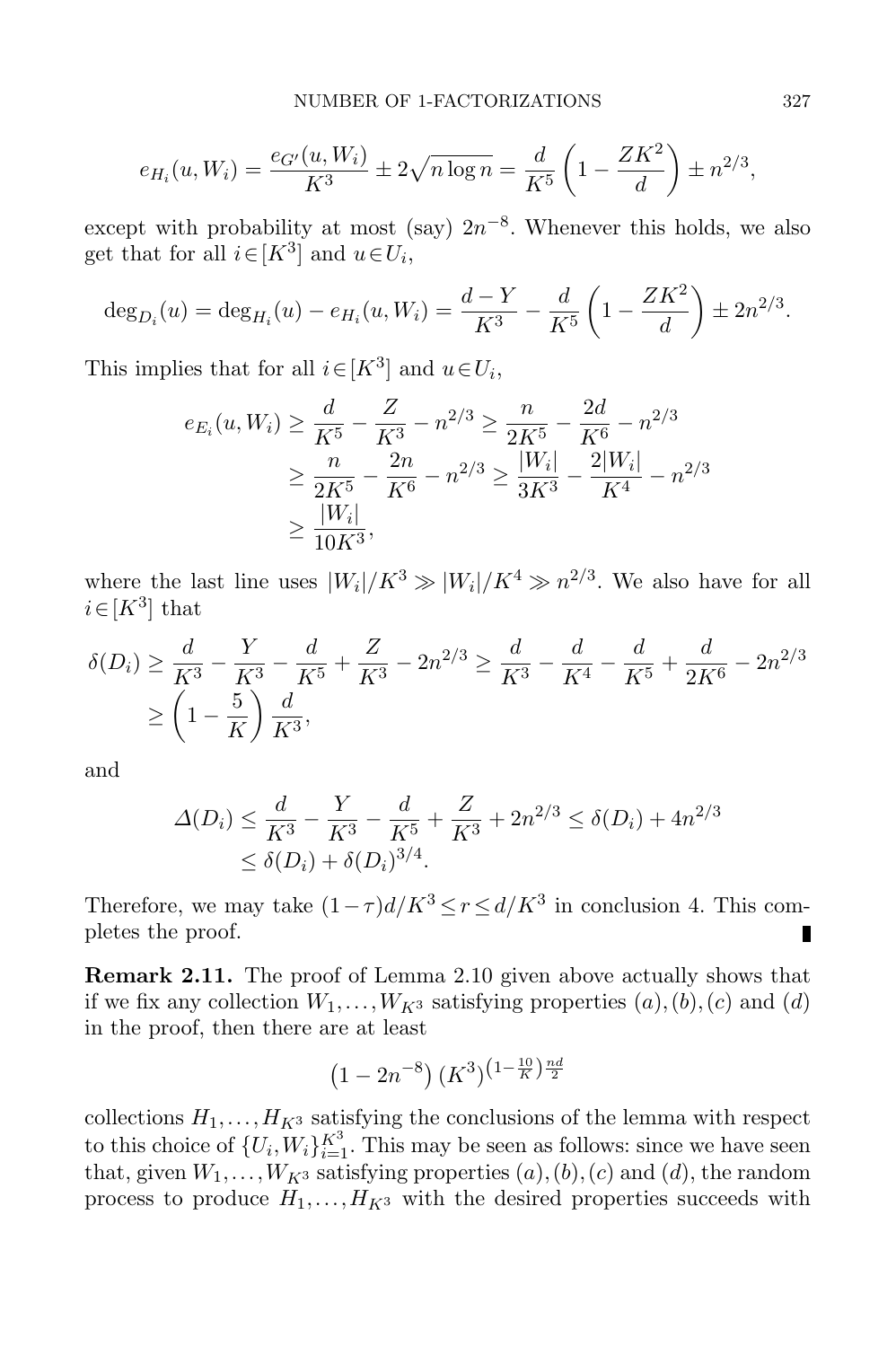probability at least  $1-2n^{-8}$ , it suffices to show that the number of outcomes of this random process is at least  $(K^3)^{(1-\frac{10}{K})\frac{nd}{2}}$ . But this is immediate since

$$
|E(G')| \ge |E(G)| - \sum_{i=1}^{K^3} \frac{|W_i|^2}{2} \ge \frac{dn}{2} - K^3 \cdot \frac{n^2}{K^4} \ge \frac{dn}{2} \left(1 - \frac{10}{K}\right),
$$

and each edge  $e \in E(G')$  chooses one of  $K^3$  labels. The fact that all these collections satisfy the conclusion of the lemma with respect to the same fixed choice of  $\{U_i, W_i\}_{i=1}^{K^3}$  will be used crucially in the proof of Theorem [1.2.](#page-2-0)

### 2.4. Almost regular graphs contain many equitable collections of edge-disjoint large matchings

The following proposition shows that an almost regular graph contains the 'correct' number of collections of large matchings such that every collection is equitable in the sense that each vertex is left uncovered by only a small number of the matchings. The proof of this proposition follows from the proof of the main result in the work of Dubhashi, Grable, and Panconesi [\[6\]](#page-28-15). For completeness, we include the details in Section [4,](#page-19-0) after the proof of our main result.

<span id="page-13-1"></span>**Proposition 2.12.** Let n be a sufficiently large even integer, and let G be a graph on n vertices and m edges with  $\delta := \delta(G) \leq \Delta(G) =: \Delta$  such that  $\delta \geq n^{1/10}$  and  $\Delta - \delta \leq \Delta^{5/6}$ . There exists a universal constant  $J > 0$  for which the following holds. There are at least  $\left( \frac{(1-n^{-1/40J})\delta}{\epsilon^2} \right)$  $\left(\frac{e^{-1/40J}}{e^2}\right)^m$  distinct collections of edge-disjoint matchings  $\mathcal{M} = \{M_1, \ldots, M_\delta\}$  of G such that:

- 1. Each matching  $M_i$  covers at least  $(1-n^{-1/10J})n$  vertices;
- 2. Each vertex is uncovered by at most  $\delta \cdot n^{-1/10J}$  matchings in M.

### 2.5. Extending edge disjoint matchings to edge disjoint perfect matchings

In this subsection, we show how to complete a collection of edge-disjoint matchings of  $H[U_i]$  into a collection of edge-disjoint perfect matchings of  $G$ , using the sets  $W_i$ .

<span id="page-13-0"></span>**Lemma 2.13.** Let n be a sufficiently large even integer. Let K be an integer in  $\lceil \log^{10} n, n^{1/300} \rceil$  and let H be a graph on n vertices for which:

1.  $V(H) = U \cup W$  with |W| even;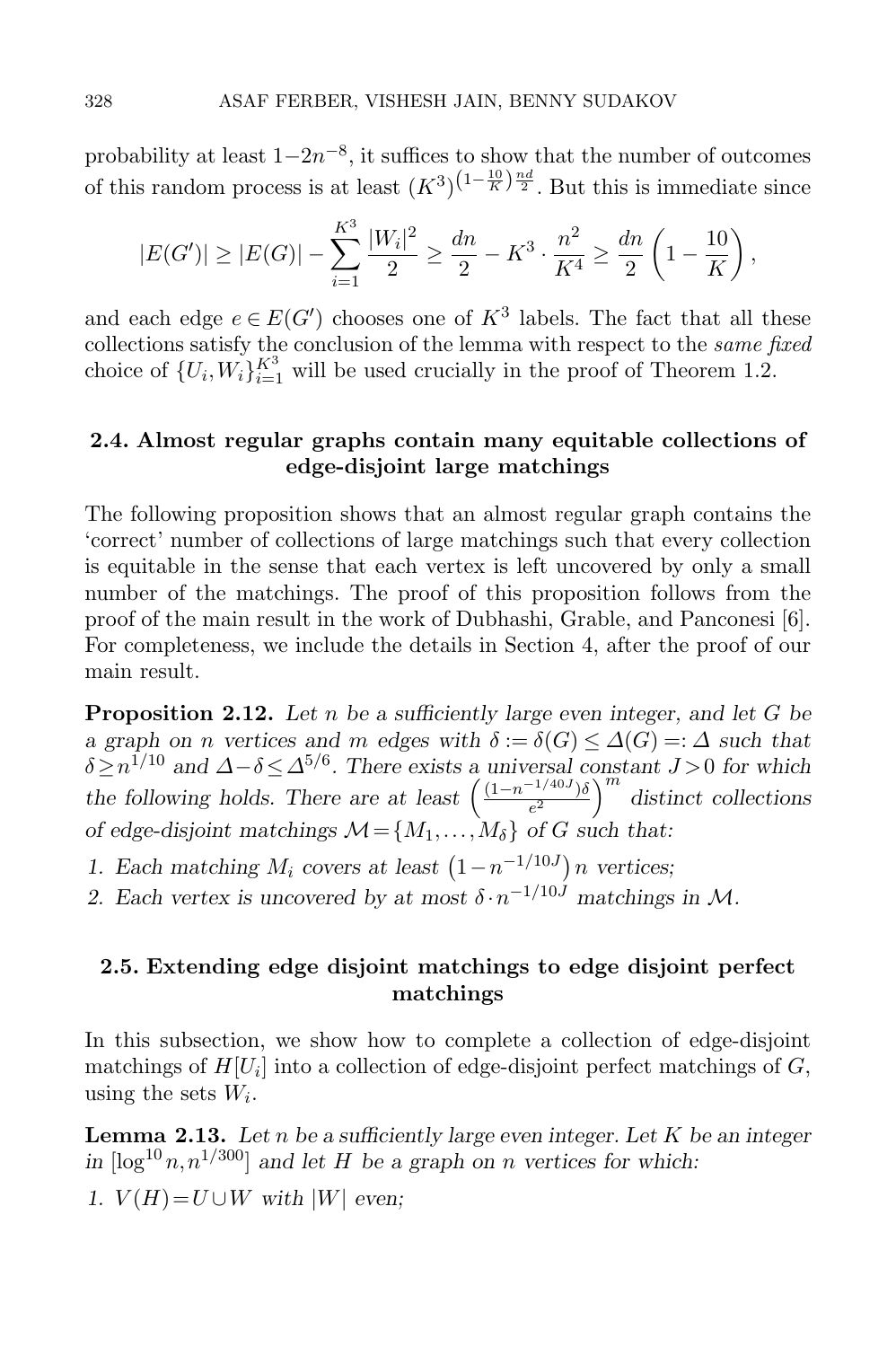2.  $|W| = \frac{n}{K^2} \pm \left(\frac{n}{K^2}\right)^{2/3};$ 

- 3.  $\delta(H[\vec{W}]) \geq (1/2 + \tau/2)|W|$  with  $\tau > 100/K$ ;
- 4. Every vertex  $u \in U$  has at least  $\frac{n}{K^6}$  edges into W.

Let M be a collection of  $t \leq \frac{10n}{K^3}$  edge-disjoint matchings of  $H[U]$  such that:

- (a) Every matching in M covers at least  $|U| \frac{n}{K^{10}}$  vertices of U;
- (b) Every vertex  $u \in U$  is uncovered by at most  $n/K^{10}$  matchings in M.

Then,  $M$  can be extended to a collection of  $t$  edge-disjoint perfect matchings of H.

**Proof.** Let  $\mathcal{M} := \{M_1, \ldots, M_t\}$  be an enumeration of the matchings. For each  $M_i$ , let  $C_i \subseteq U$  denote the set of vertices which are not covered by  $M_i$ . By assumption (a), we have  $|C_i| \leq n/K^{10}$  for all  $i \in [t]$ . We now describe and analyze an iterative process to extend  $M_1, \ldots, M_t$  to edge-disjoint perfect matchings  $\overline{M_1}, \ldots, \overline{M_t}$  of H.

Let  $H_1 := H$ . For each  $u \in C_1$ , select a distinct vertex  $w(u) \in W$  such that  $\{u, w(u)\}$  is an edge in  $H_1$ . This is possible (and can be done greedily) since every  $u \in C_1$  has at least  $n/K^6 > |C_1|$  edges into W by assumption 4. Let  $W_1 \subseteq W$  denote the set of vertices in W which have not been matched to any vertex in  $C_1$ . Note that since  $|W|$  and  $|C_1|$  are even by assumption,  $|W_1|$  is also even. Moreover,

$$
|W_1| = |W| - |C_1| \ge |W| - \frac{n}{K^{10}} \ge |W| \left(1 - \frac{1}{K^7}\right),
$$

where the last inequality follows from assumption 2. and

$$
\delta(H_1[W_1]) \ge \delta(H_1[W]) - (|W| - |W_1|) \ge \left(\frac{1}{2} + \frac{\tau}{2}\right)|W| - \frac{|W|}{K^7} > \frac{1}{2}|W_1|,
$$

where the second and third inequalities follow from assumption 3. A classical theorem due to Dirac shows that any graph on  $2k$  vertices with minimum degree at least  $k$  contains a Hamilton cycle, and hence, a perfect matching; therefore,  $H_1[W_1]$  contains a perfect matching  $N_1$ . Let  $\overline{M_1} := M_1 \cup N_1 \cup \{\{u, w(u)\} : u \in C_1\}.$  It is clear that  $\overline{M_1}$  is a perfect matching in  $H_1$ . Continue this process starting with  $H_2$ , where  $H_2$  is the graph obtained from  $H_1$  by deleting the edges of  $\overline{M_1}$ .

To complete the proof, it suffices to show that the above procedure can be repeated  $t$  times. For this, we simply need to observe two things. First, since each vertex  $u \in U$  is uncovered by at most  $n/K^{10}$  matchings  $M_i$  by assumption (b), we need to use at most  $n/K^{10}$  edges from u into W during this process; in particular, at any stage  $i \in [t]$  during this process, every  $u \in U$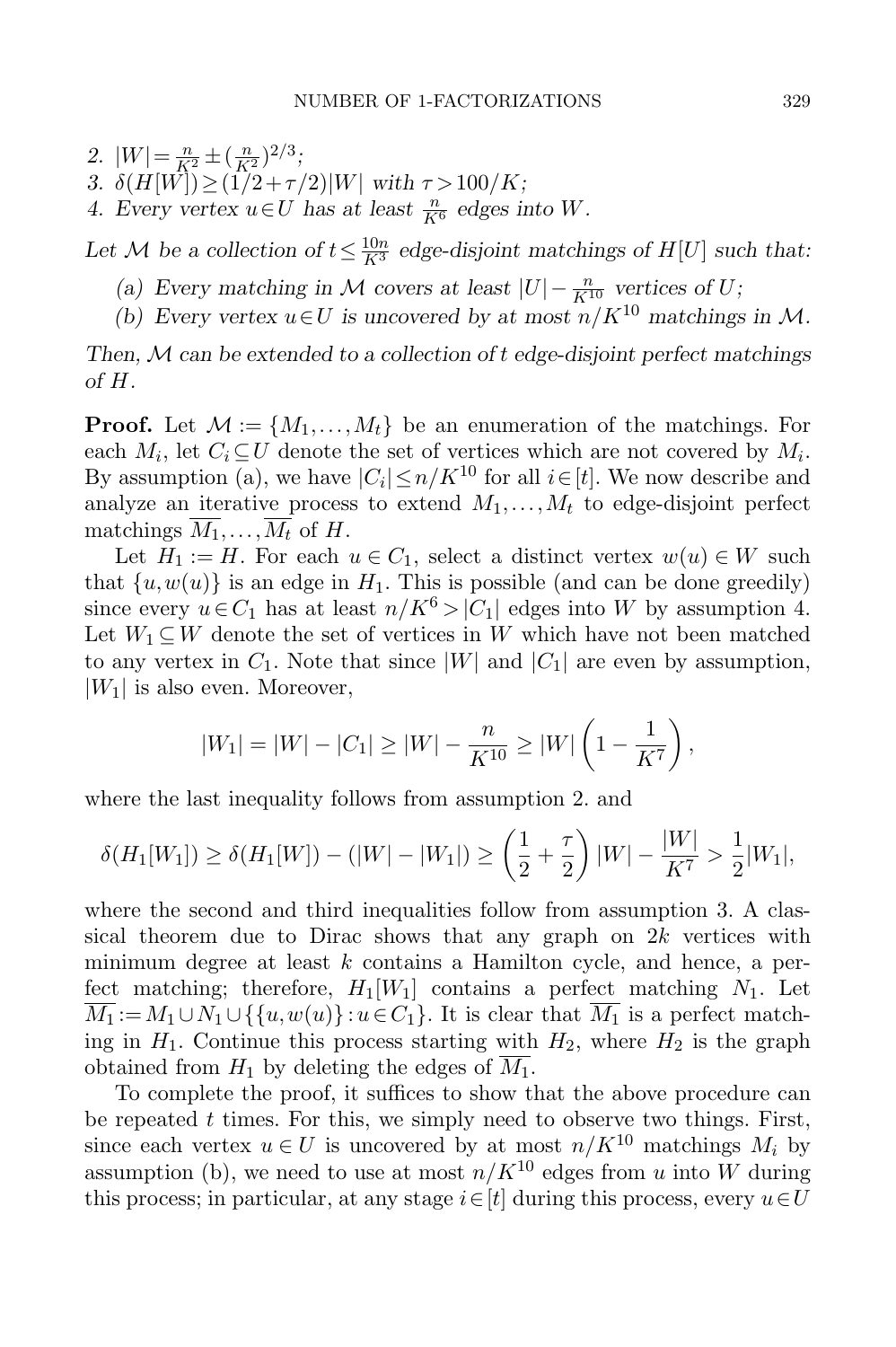has at least  $n/K^6 - n/K^{10} > |C_i|$  edges into W. Second, since  $\delta(H_{i+1}[W]) \ge$  $\delta(H_i[W]) - 1$  for all  $i \in [t-1]$  and since  $t \leq 10n/K^3 \leq \tau|W|/4$ , it follows that at any stage  $i \in [t]$ ,

$$
\delta(H_i[W]) \ge \left(\frac{1}{2} + \frac{\tau}{2}\right)|W| - t \ge \left(\frac{1}{2} + \frac{\tau}{4}\right)|W|,
$$

п

which is sufficient for the application of Dirac's theorem as above.

<span id="page-15-0"></span>**Remark 2.14.** The above proof shows that if  $\mathcal{M} = \{M_1, \ldots, M_t\}$  and  $\mathcal{M}' =$  ${M'_1, \ldots, M'_t}$  are distinct collections of t edge-disjoint matchings in  $H[U]$ satisfying the hypotheses of Lemma [2.13,](#page-13-0) then  $\overline{\mathcal{M}}={\overline{M_1},\ldots,\overline{M_t}}$  and  $\overline{\mathcal{M}'}=$  ${M'_1, \ldots, M'_t}$  are distinct collections of t edge-disjoint perfect matchings in H. This is because none of the edges in  $\overline{M_i} \setminus M_i$  and  $\overline{M'_i} \setminus M'_i$  are present in  $H[U]$ , so that  $\overline{M_i} \cap H[U] = M_i$  and  $\overline{M'_i} \cap H[U] = M'_i$ .

### 3. Proof of Theorem [1.2](#page-2-0)

In this section we prove our main result, Theorem [1.2.](#page-2-0)

**Proof of Theorem [1.2.](#page-2-0)** Let  $C = 2000 \max\{J, 10\}$  where J is the constant appearing in the statement of Proposition [2.12.](#page-13-1) Our proof consists of two stages. In Stage 1, we describe our algorithm for constructing 1 factorizations. In Stage 2, we analyze this algorithm and show that it actually outputs the 'correct' number of distinct 1-factorizations.

Stage 1. Our algorithm consists of the following five steps.

- Step 1: Let  $\varepsilon = n^{-1/C}$  and  $p = \varepsilon^2$ . Since  $\varepsilon^4 = n^{-4/C} \gg \log n/n$ ,  $p = \varepsilon^2 = \omega(\log n/\varepsilon^3 n) \leq 1$ , and  $d \geq n/2 + \varepsilon n$ , it follows from Propo-sition [2.5](#page-6-0) that there exists a spanning subgraph  $H$  of  $G$  which is  $(\varepsilon/10,r_1,n/2)$ -good, for some  $r_1 = \Theta(dp)$ . Later (in Step 5.), we will apply Proposition [2.4](#page-4-1) with  $H$  as the underlying good graph. For this, note that as required for this proposition, we indeed have that  $n^{1/10} \ll r_1 = \Theta(dp) = \Theta(n\varepsilon^2) \ll n$  and  $\log n \ll r_1 \alpha^2 = \Theta(n\varepsilon^4) \ll n$ .
- Step 2: Let  $G'$  be the graph obtained from G by deleting all the edges of H. Then, G' is  $d' := (d - r_1)$ -regular and crucially,  $d' \ge n/2 + 3\varepsilon n/4$ , since  $r_1 = \Theta(dp) = \Theta(n\varepsilon^2) \ll \varepsilon n$ . For  $K = \lfloor \varepsilon^{-10} \rfloor$ , fix any collection of  $K^3$  subsets of  $V(G') = V(G)$ , denoted by  $W_1, \ldots, W_{K^3}$ , satisfying properties  $(a)$ , $(b)$ , $(c)$  and  $(d)$  as in the proof of Lemma [2.10](#page-9-0) (which is applicable since  $K \in [\log^2 n, n^{1/300}]$  and  $d' \geq n/2$ ). For  $i \in [K^3]$ , let  $U_i := V(G') \setminus W_i.$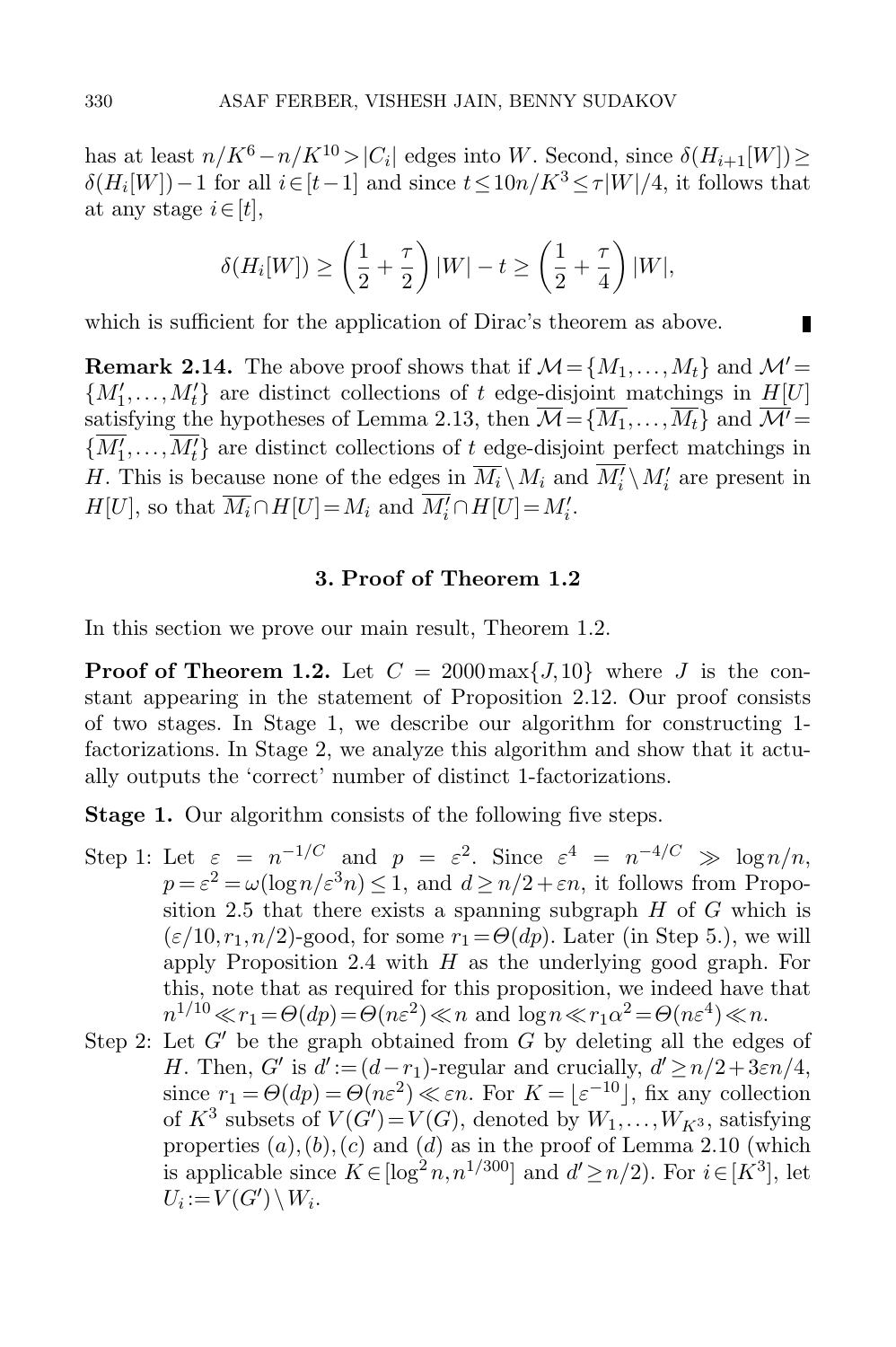Step 3: Let  $H_1, \ldots, H_{K^3}$  be edge-disjoint spanning subgraphs of  $G'$  satisfying properties 1., 2., 3. and 4. in the conclusion of Lemma [2.10](#page-9-0) for the choice of  $\{U_i, W_i\}_{i=1}^{K^3}$  as above, and with  $\tau = 200/K$ . In particular, by conclusion 3. of Lemma [2.10,](#page-9-0) we have (1)

<span id="page-16-0"></span>
$$
\delta(H_i[W_i]) \ge \left(\frac{d'}{n} - \tau\right)|W_i| \ge \left(\frac{1}{2} + \frac{3\varepsilon}{4} - \tau\right)|W_i| \ge \left(\frac{1}{2} + \frac{\varepsilon}{2}\right)|W_i|
$$

for all  $i \in [K^3]$ , where the last inequality holds since  $\tau = \Theta(K^{-1}) =$  $\Theta(\varepsilon^{10}) \ll \varepsilon$ . Moreover, by conclusion 4. of Lemma [2.10,](#page-9-0) we also have that for all  $i \in [K^3]$ ,

$$
\frac{d'}{K^3} \ge \delta(H_i[U_i]) \ge (1-\tau)\frac{d'}{K^3} = \left(1 - \frac{200}{K}\right)\frac{d'}{K^3}.
$$

Step 4: Note that for each  $i \in [K^3]$ , we can apply Proposition [2.12](#page-13-1) to the graph  $H_i[U_i]$  since  $\delta_i := \delta(H_i[U_i]) \ge (1 - 200/K)d'/K^3 = \Theta(\varepsilon^{30}n) \gg$  $n^{1/10} \geq |U_i|^{1/10}$  and  $\Delta(H_i[U_i]) - \delta(H_i[U_i]) \leq (2\Delta(H_i[U_i]))^{4/5} \ll$  $(\Delta(H_i[U_i]))^{5/6}$ , where the first inequality follows from conclu-sion 4. of Lemma [2.10.](#page-9-0) Let  $\mathcal{M}_i$  denote a collection of matchings of  $H_i[U_i]$  satisfying the conclusions of Proposition [2.12.](#page-13-1) In particular, each matching  $M \in \mathcal{M}_i$  covers at least

$$
|U_i| - |U_i|^{1-1/10J} \ge |U_i| - \frac{n}{n^{1/10J}} \ge |U_i| - \frac{n}{K^{10}}
$$

vertices, where the last inequality holds since  $K^{10} = \Theta(\varepsilon^{-100})$  $n^{1/10J}$ , and each vertex  $u \in U_i$  is uncovered by at most

$$
|U_i|^{-1/10J}\delta_i\leq \frac{n}{K^3n^{1/10J}}\leq \frac{n}{K^{10}}
$$

matchings in  $\mathcal{M}_i$ , where the last inequality holds since  $K^7$  =  $\Theta(\varepsilon^{-70}) \ll n^{1/10J}$ .

Note also that for each  $i \in [K^3]$ , we can apply Lemma [2.13](#page-13-0) to  $H := H_i$  and  $\mathcal{M} := \mathcal{M}_i$  with  $\tau = \varepsilon$ . Indeed, hypotheses 1. and 2. follow from conclusion 1. of Lemma [2.10,](#page-9-0) hypothesis 3. follows from equation [\(1\)](#page-16-0), hypothesis 4. follows from conclusion 3. of Lemma [2.10](#page-9-0) (since  $|W_i|/10K^3 = \Theta(n/K^5) \gg n/K^6$ ), hypotheses (a) and (b) follow from the computations earlier in this step, and finally, the number of matchings in  $\mathcal{M}_i$  is at most  $\delta_i \leq n/K^3$ . Hence, we can extend  $\mathcal{M}_i$  to a collection of edge-disjoint perfect matchings of  $H_i$ , which we will denote by  $\overline{\mathcal{M}_i}$ .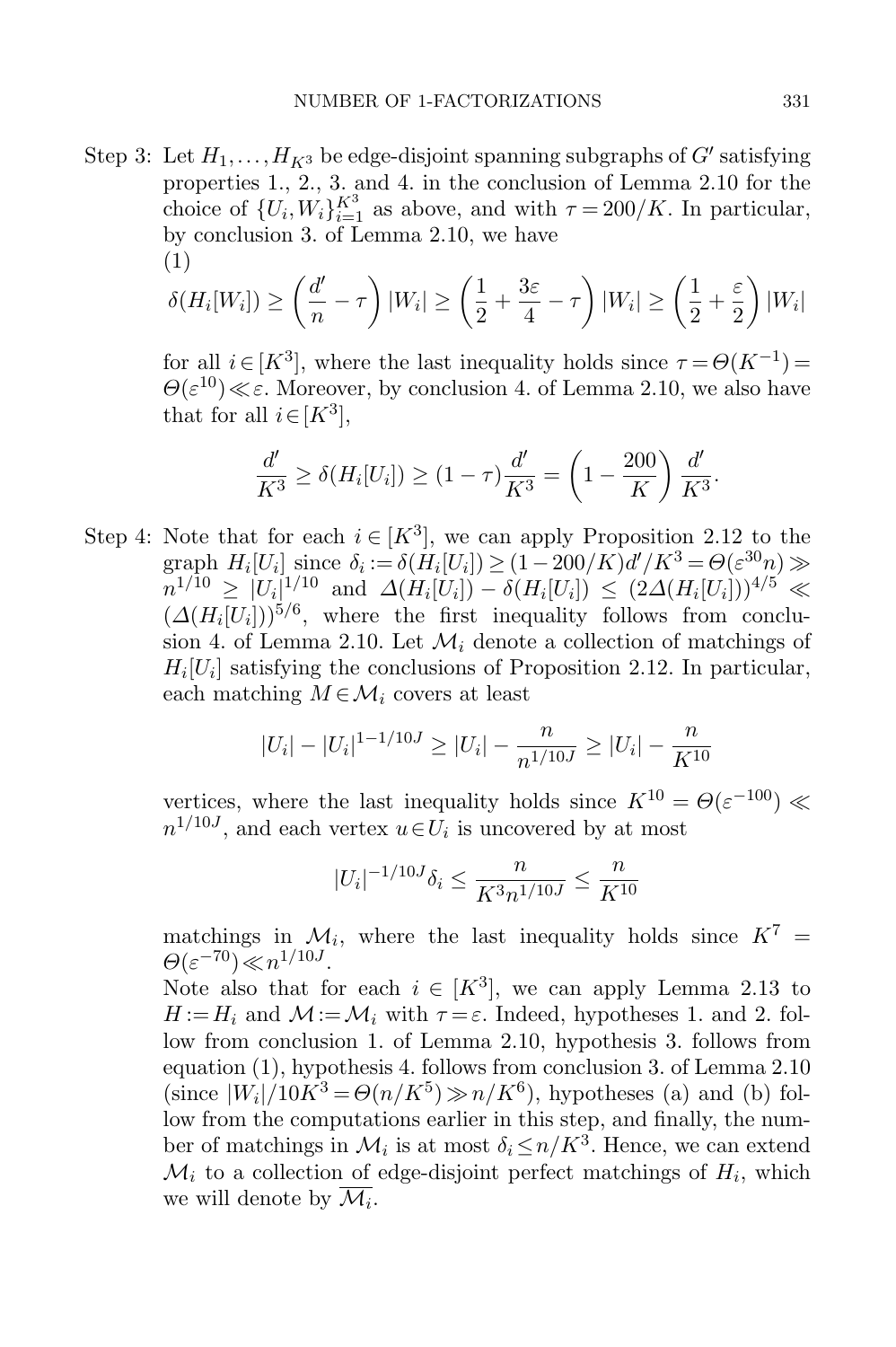Step 5: Let R be the graph consisting of all the edges in  $E(G')$  which do not belong to any  $\mathcal{M}_i$ . Then, R is an  $r_2$ -regular graph with

$$
r_2 = d' - \sum_{i=1}^{K^3} \delta_i \le d' - d'(1 - 200/K) = 200d'/K.
$$

Since H is a  $(\varepsilon/10, r_1, n/2)$ -good graph (with  $\alpha := \varepsilon/10$  and  $r_1$  satisfying the hypotheses of Proposition [2.4\)](#page-4-1), and since  $r_2 = 200d'/K = \Theta(n\varepsilon^{10}) \ll \alpha^4 r_1/\log n = \Theta(n\varepsilon^6/\log n)$ , we can apply Proposition [2.4](#page-4-1) to the graph  $H \cup R$  in order to complete  $\cup_{i\in [K^3]} \overline{\mathcal{M}_i}$ to obtain a 1-factorization of G.

Stage 2. We now show that the above algorithm can output the 'correct' number of distinct 1-factorizations. Throughout, we will assume that  $n$  is a sufficiently large even integer. By Remark [2.11,](#page-12-0) there are at least

$$
(1 - 2n^{-8}) (K^3)^{(1 - \frac{10}{K}) \frac{nd'}{2}} = (1 - 2n^{-8}) (K^3 e^{-30 \log K/K})^{nd'/2}
$$
  
\n
$$
\geq (e^{-30 \log K/K})^{nd'/2} (K^3 e^{-30 \log K/K})^{nd'/2}
$$
  
\n
$$
\geq (K^3 e^{-60 \log K/K})^{\frac{nd'}{2}}
$$
  
\n
$$
= (K^3 e^{-60 \log K/K})^{\frac{nd}{2}(1 - p)}
$$
  
\n
$$
= (K^3 e^{-60 \log K/K})^{nd/2} (K^{-3p} e^{60p \log K/K})^{nd/2}
$$
  
\n
$$
\geq (K^3)^{\frac{nd}{2}} (e^{-6p \log K})^{\frac{nd}{2}}
$$
  
\n
$$
\geq (K^3)^{\frac{nd}{2}} (e^{-6p \log K})^{\frac{nd}{2}}
$$

distinct ways to choose the collection of subgraphs  $H_1, \ldots, H_{K^3}$  in Step 3. Moreover, by Proposition [2.12,](#page-13-1) for each  $i \in [K^3]$ , there are at least

$$
\begin{aligned}\n&\left(\frac{(1-|U_i|^{-1/40J})\delta_i}{e^2}\right)^{\frac{\delta_i|U_i|}{2}} \\
&\ge \left(\frac{(1-2n^{-1/40J})\delta_i}{e^2}\right)^{\frac{\delta_i n(1-2/K^2)}{2}} \\
&\ge \left(\frac{(1-2n^{-1/40J})(1-200/K)d'}{K^3e^2}\right)^{\frac{nd'(1-200/K)(1-2/K^2)}{2K^3}}\n\end{aligned}
$$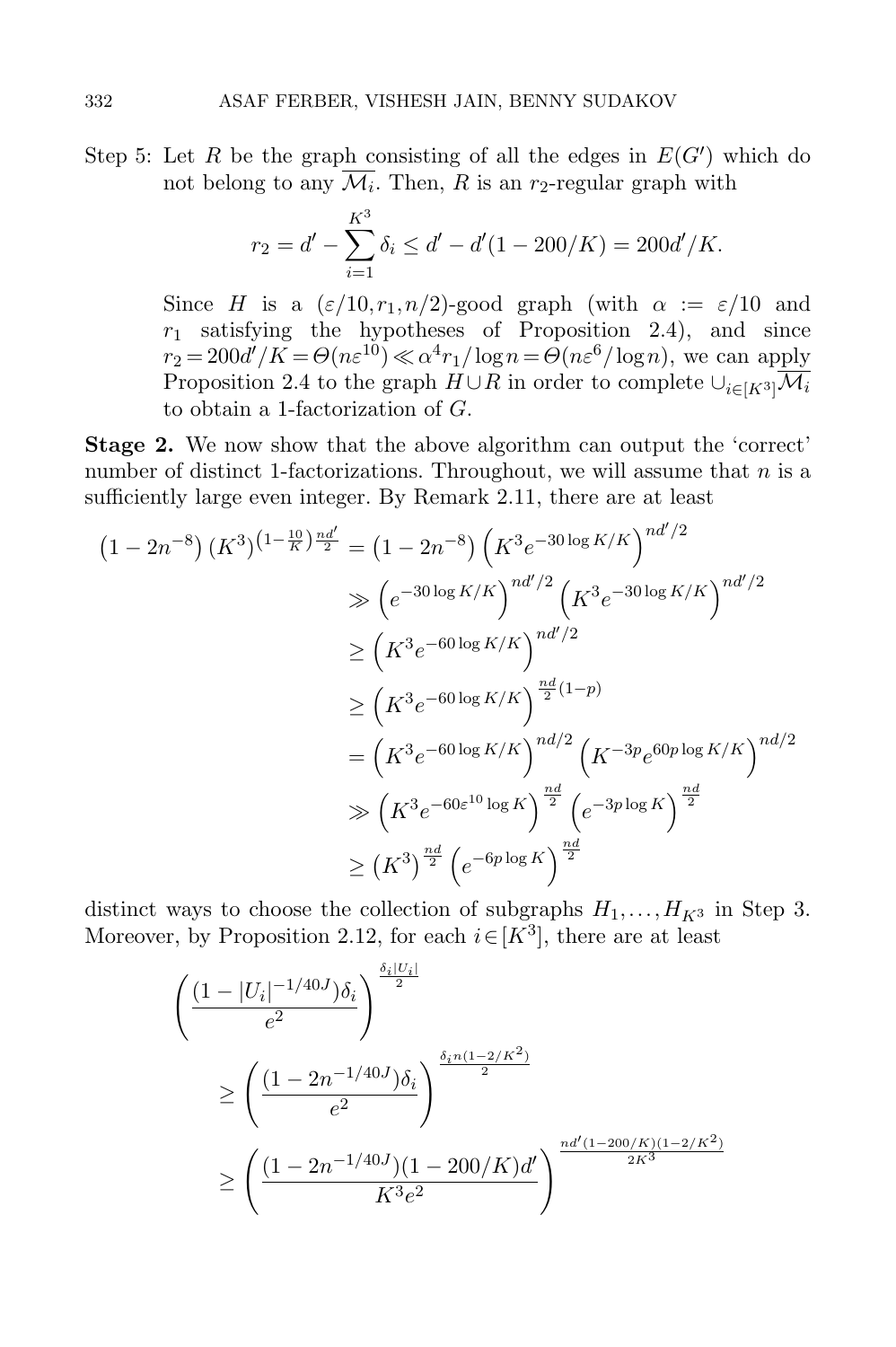$$
\geq \left(\frac{(1-400\varepsilon^{10})d'}{K^3e^2}\right)^{\frac{nd'(1-400\varepsilon^{10})}{2K^3}} \n\geq \left(\frac{(1-400\varepsilon^{10})(1-p)d}{K^3e^2}\right)^{\frac{nd(1-p)(1-400\varepsilon^{10})}{2K^3}} \n\geq \left(\frac{(1-2p)d}{K^3e^2}\right)^{\frac{nd}{2K^3}(1-2p)} \n\geq \left(\frac{(1-2p)d}{K^3e^2}\right)^{\frac{nd}{2K^3}} \left(e^{-2p\log d}\right)^{\frac{nd}{2K^3}}
$$

distinct ways to choose a collection of edge-disjoint matchings  $\mathcal{M}_i$  in  $H_i[U_i]$ satisfying the conclusions of Proposition [2.12.](#page-13-1) Since distinct collections of edge-disjoint matchings  $\mathcal{M}_i$  of  $H_i[U_i]$  stay distinct upon the application of Lemma [2.13](#page-13-0) (see Remark [2.14\)](#page-15-0), it follows that there are at least

$$
\prod_{i=1}^{K^3} \left(\frac{(1-2p)d}{K^3 e^2}\right)^{\frac{nd}{2K^3}} \left(e^{-2p \log d}\right)^{\frac{nd}{2K^3}} = \left(\frac{(1-2p)d}{K^3 e^2}\right)^{\frac{nd}{2}} \left(e^{-2p \log d}\right)^{\frac{nd}{2}}
$$

distinct ways to choose, one for each  $i \in [K^3]$ , a collection of edge-disjoint perfect matchings  $\mathcal{M}_i$  of  $H_i$  as at the conclusion of Step 4 of our algorithm in Stage 1. Together with the number of choices for  $H_1, \ldots, H_{K^3}$  in Step 3, it follows that the *multiset* of 1-factorizations of  $G$  that can be obtained by the algorithm in Stage 1 has size at least

$$
\left( \left( \frac{(1-2p)d}{K^3 e^2} \right) K^3 e^{-10p \log n} \right)^{\frac{nd}{2}} \ge \left( \frac{(1-20p \log n)d}{e^2} \right)^{\frac{nd}{2}}
$$

To complete the proof, it suffices to show that no 1-factorization  $\mathcal{F} = \{F_1, \ldots, F_d\}$  is counted more than  $(1+400p\log n)^{\frac{nd}{2}}$  times in the calculation above. Let us call a collection of edge-disjoint subgraphs  $H_1, \ldots, H_{K^3}$ of G' consistent with  $\mathcal F$  if  $H_1,\ldots,H_{K^3}$  satisfy the conclusions of Lemma [2.10](#page-9-0) with the parameters in Step 3 (in particular, with respect to the *fixed* collection  $\{U_i, W_i\}_{i=1}^{K^3}$  from Step 2), and if  $\mathcal F$  can be obtained by the algorithm after choosing  $H_1, \ldots, H_{K^3}$  in Step 3. It is clear that the number of times that  $\mathcal F$  can be counted by the above computation is at most the number of collections  $H_1, \ldots, H_{K^3}$  which are consistent with  $\mathcal{F}$ , so that it suffices to upper bound the latter. For this, note that at most  $r_1+200d'/K \leq 2r_1$  of the perfect matchings in  $\mathcal F$  can come from Step 5 of the algorithm. Each of the

.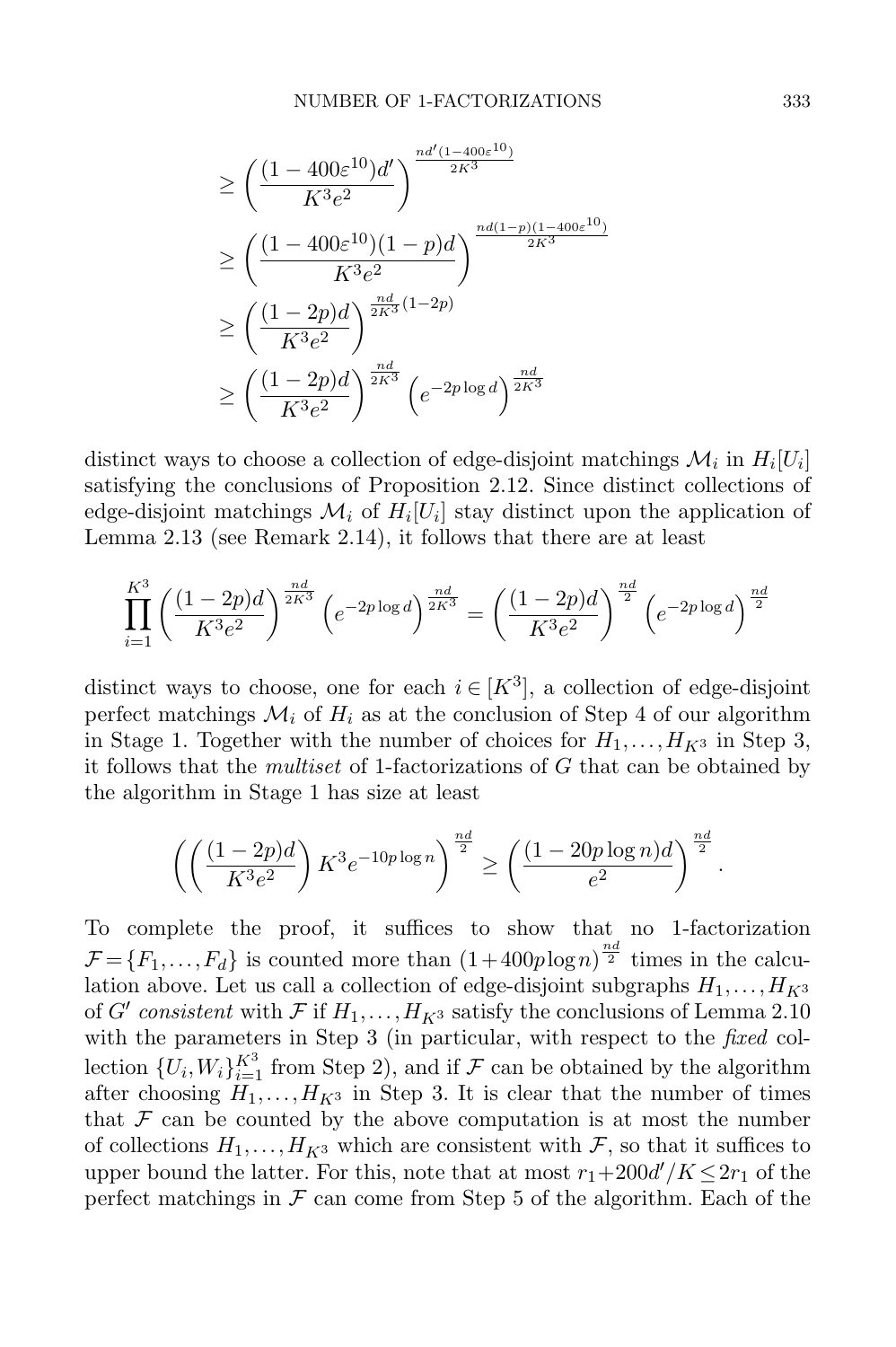other perfect matchings belongs completely to a single  $H_i$  by construction. It follows that the number of consistent collections  $H_1, \ldots, H_{K^3}$  is at most

$$
n \cdot {d \choose 2r_1} \cdot (K^3)^{r_1 n} \cdot (K^3)^d.
$$

Indeed, there are at most  $n \cdot \binom{d}{2r}$  $\binom{d}{2r_1}$  ways to choose the perfect matchings coming from Step 5; these matchings contain at most  $r_1n$  edges; for each such edge, there are at most  $K^3$  choices for which  $H_i$  it should belong to; and for each of the remaining (at most  $d$ ) matchings which are completely contained in some  $H_i$ , there are at most  $K^3$  choices for which  $H_i$  such a matching should belong to. Finally, observe that

$$
n \cdot {d \choose 2r_1} \cdot (K^3)^{r_1 n} \cdot (K^3)^d \ll d^{3r_1} K^{3r_1 n + 3d} \ll K^{4r_1 n} \ll K^{10pnd}
$$

$$
= (K^{20p})^{\frac{nd}{2}} \le (1 + 400p \log n)^{\frac{nd}{2}},
$$

which completes the proof.

#### 4. Proof of Proposition [2.12](#page-13-1)

П

<span id="page-19-0"></span>We now show how the proof of the main result in [\[6\]](#page-28-15), which is based on the celebrated Rödl nibble [\[23\]](#page-28-23), implies Proposition [2.12.](#page-13-1) The organization of this section is as follows: Algorithm [1](#page-20-0) records the nibbling algorithm used in  $[6]$ ; Theorem [4.1](#page-21-0) records the conclusion of the analysis in  $[6]$ ; Proposition [4.3](#page-21-1) adapts Theorem [4.1](#page-21-0) for our choice of parameters; Remark [4.4](#page-22-0) shows that the collection of matchings produced by Algorithm [1](#page-20-0) satisfies the conclusions of Proposition [2.12,](#page-13-1) and finally, following this remark, we present the proof of Proposition [2.12.](#page-13-1)

The following algorithm (Algorithm [1\)](#page-20-0) is a slight variant of the algorithm used in [\[6\]](#page-28-15) to find an almost-optimal edge coloring of a graph. Here, we show how it can be used to generate 'almost the correct number' of 'equitable collections of edge-disjoint large matchings' of an 'almost regular graph' (all in the sense of Proposition [2.12\)](#page-13-1). Since we are not concerned with the running time of the algorithm, we are able to make a simpler choice for the initial palettes of the edges as compared to [\[6\]](#page-28-15). Moreover, since our goal is to output a large collection of edge-disjoint matchings as in Proposition [2.12,](#page-13-1) we have no need for the trivial 'Phase 2' of the algorithm in [\[6\]](#page-28-15).

The analysis of this algorithm is based on controlling the following three quantities: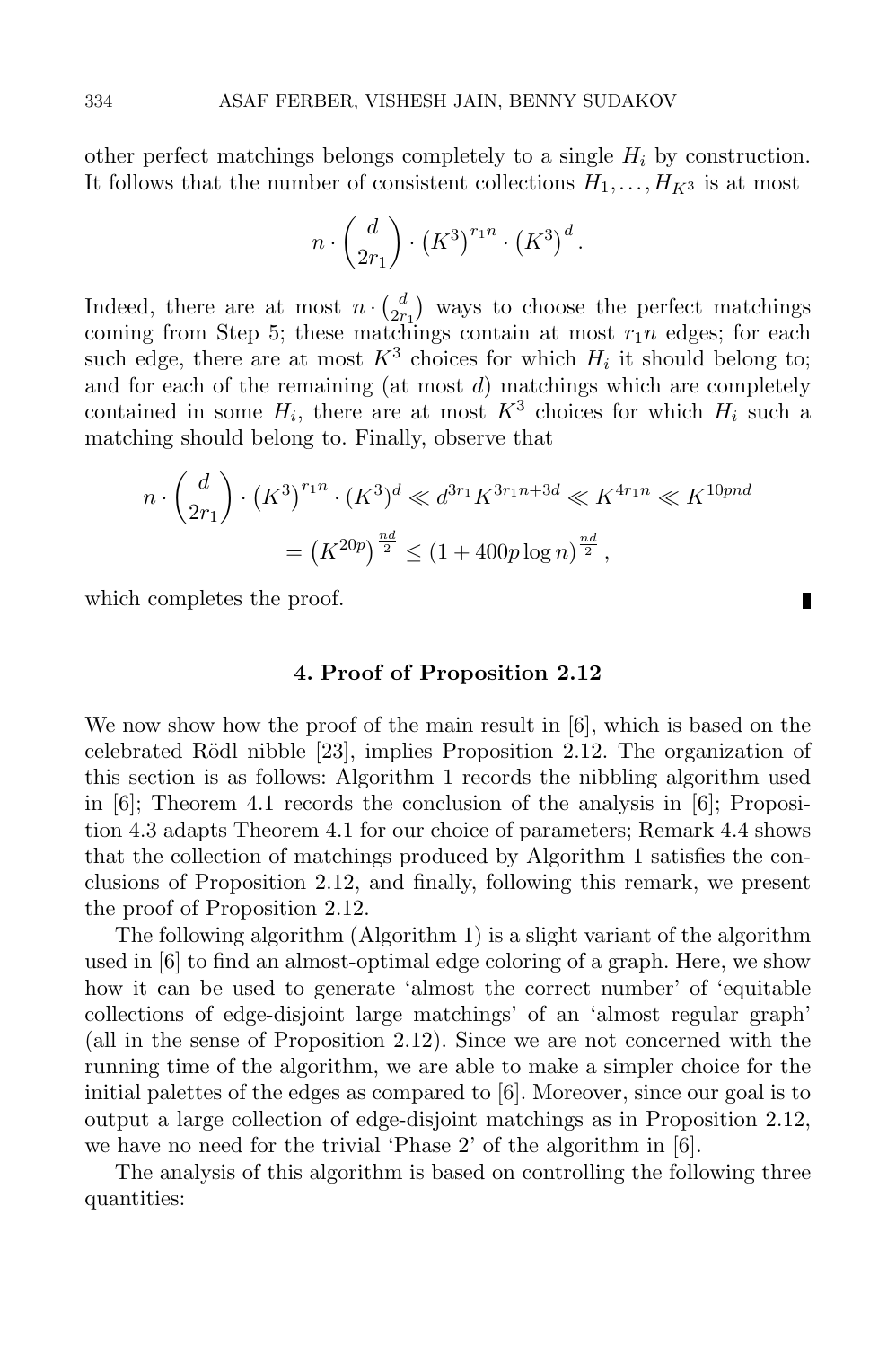### <span id="page-20-0"></span>Algorithm 1 The Nibble Algorithm

Input: The initial graph  $G_0 := G$  on n vertices with minimum degree  $\delta$  and maximum degree  $\Delta$ . Each edge  $e = uv$  is initially given the palette  $A_0(e) = \{1, \ldots, \delta\}$ . For  $i = 0, 1, \ldots, t_\tau - 1$ stages, repeat the following:

- (Select nibble) Each vertex u randomly and independently selects each uncolored edge incident to itself with probability  $\tau/2$ . An edge is considered selected if either or both of its endpoints selects it.
- (Choose tentative color) Each selected edge e chooses independently at random a tentative color  $t(e)$  from its palette  $A_i(e)$  of currently available colors.
- (Check color conflicts) Color  $t(e)$  becomes the final color of e unless some edge incident to e has chosen the same tentative color.
- (Update graph and palettes) The graph and the palettes are updated by setting

$$
G_{i+1} = G_i - \{e | e \text{ got a final color}\}
$$

and, for each edge e, setting

$$
A_{i+1}(e) = A_i(e) - \{t(f)|f \text{ incident to } e, t(f) \text{ is the final color of } f\}.
$$

- $|A_i(u)|$ , the size of the implicit palette of vertex u at the end of stage i, where the implicit palette  $A_i(u)$  denotes the set of colors not yet successfully used by any edge incident to  $u$ .
- $|A_i(e)|$ , the size of the palette  $A_i(e)$  of edge e at the end of stage i. Note that  $A_i(uv) = A_i(u) \cap A_i(v)$ .
- deg<sub>i $\gamma$ </sub>(u), the number of neighbors of u which, at the end of stage i, have color  $\gamma$  in their palettes.

We record the outcome of their analysis as Theorem [4.1.](#page-21-0) Before stating it, we need some notation.

Define  $d_i$  and  $a_i$  as follows. First, define initial values

$$
d_0,a_0:=\varDelta
$$

and then, recursively define

$$
d_i := (1 - p_{\tau})d_{i-1} = (1 - p_{\tau})^i \Delta
$$
  
\n
$$
a_i := (1 - p_{\tau})^2 a_{i-1} = (1 - p_{\tau})^{2i} \Delta = d_i^2 / \Delta,
$$

where

$$
p_{\tau} := \tau \left( 1 - \frac{\tau}{4} \right) e^{-2\tau (1 - \tau/4)}.
$$

In particular, note that setting

$$
t_{\tau} := \frac{1}{p_{\tau}} \log \frac{4}{\tau},
$$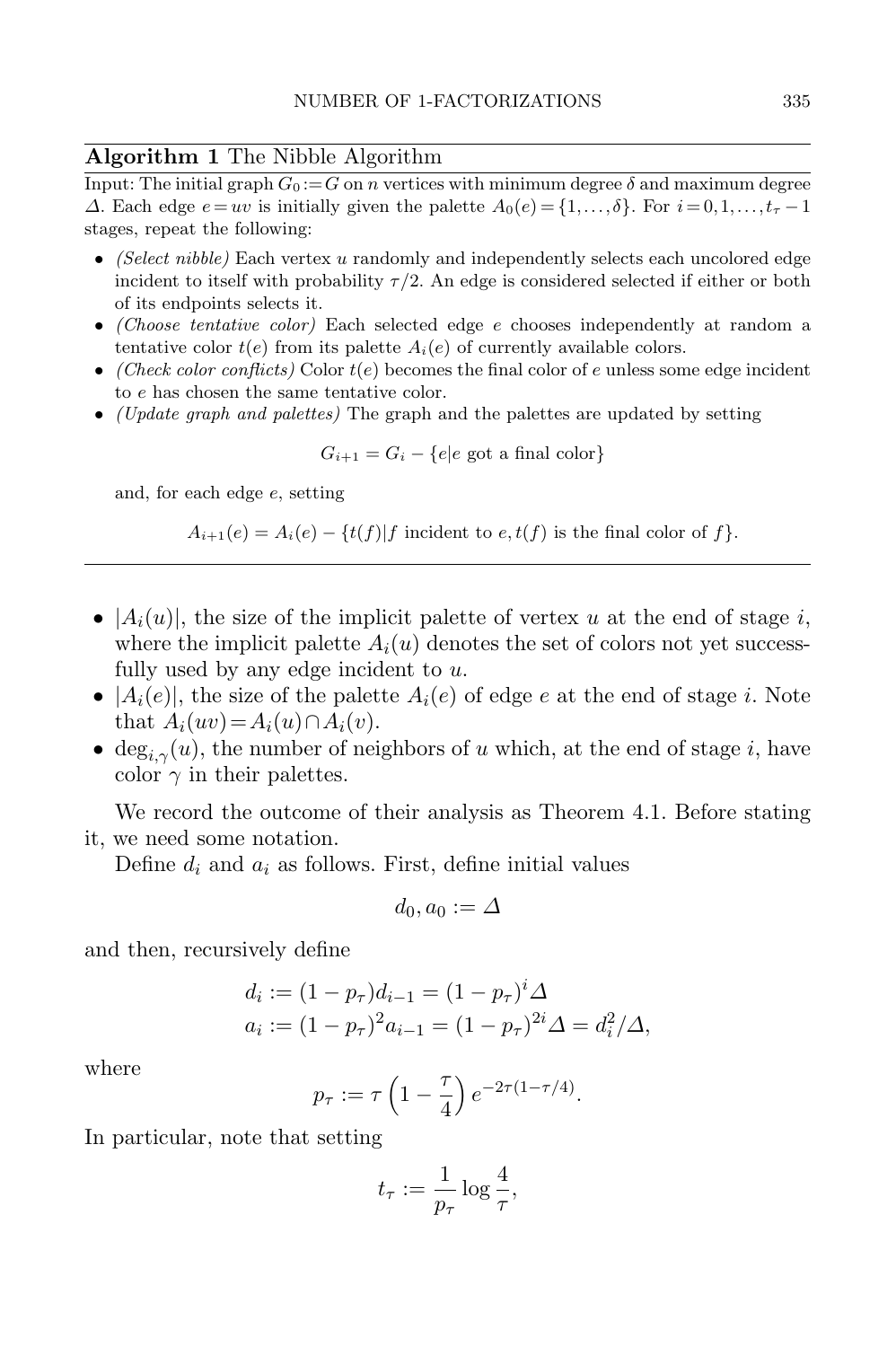<span id="page-21-0"></span>we have  $d_{t_{\tau}} \leq \tau \Delta/4$ .

Theorem 4.1 ([\[6\]](#page-28-15), Lemmas 10, 13 and 16, and the discussion in **Section 5.5.).** There exist constants  $K, c > 0$  such that, if at the end of stage i of Algorithm [1,](#page-20-0) the following holds for all vertices u, edges e and  $colors$   $\gamma$ :

$$
|A_i(u)| = (1 \pm e_i)d_i
$$
  
\n
$$
|A_i(e)| = (1 \pm e_i)a_i
$$
  
\n
$$
deg_{i,\gamma}(u) = (1 \pm e_i)a_i
$$

then, except with probability at most  $15n^{-1}$ , the following holds at the end of stage  $i+1$  for all vertices u, edges e and colors  $\gamma$ :

$$
|A_{i+1}(u)| = (1 \pm e_{i+1})d_{i+1}
$$
  
\n
$$
|A_{i+1}(e)| = (1 \pm e_{i+1})a_{i+1}
$$
  
\n
$$
deg_{i+1,\gamma}(u) = (1 \pm e_{i+1})a_{i+1},
$$

where

$$
e_{i+1} = C(e_i + c\sqrt{\log n/a_i}) = C(e_i + c(1 - p_\tau)^{-i}\sqrt{\log n/\Delta}),
$$

with  $C = 1 + K\tau$ 

Remark 4.2. In our case, we have

$$
|A_0(u)| = |A_0(e)| = \delta = \Delta \left(1 - \frac{\Delta - \delta}{\Delta}\right),
$$

and

$$
\deg_{0,\gamma} = \deg(u) = \Delta \left( 1 \pm \frac{\Delta - \delta}{\Delta} \right)
$$

for all vertices u, edges e, and colors  $\gamma$ . Therefore, we can take

$$
e_0 = \frac{\Delta - \delta}{\Delta} \le \Delta^{-1/6}.
$$

<span id="page-21-1"></span>**Proposition 4.3.** Let n be a sufficiently large integer. There exists a constant  $J > 0$  for which the following holds. Let G be a graph on n vertices with  $\Delta \geq \log^{12} n$  and  $e_0 := (\Delta - \delta)/\Delta \leq \Delta^{-1/6}$ , and let  $\Delta^{-1/J} \leq \tau < 1/100$ . Then, with probability at least  $1-15t_{\tau}n^{-1}$ , the following holds for the execution of Algorithm [1](#page-20-0) on G with parameter  $\tau$  for  $t_{\tau}$  –1 stages: for all  $0 \leq i \leq t_{\tau}$ , and for all vertices u, all edges e, and all colors  $\gamma$ ,

$$
\bullet \ \ |A_i(u)| = (1 \pm \tau^3)d_i
$$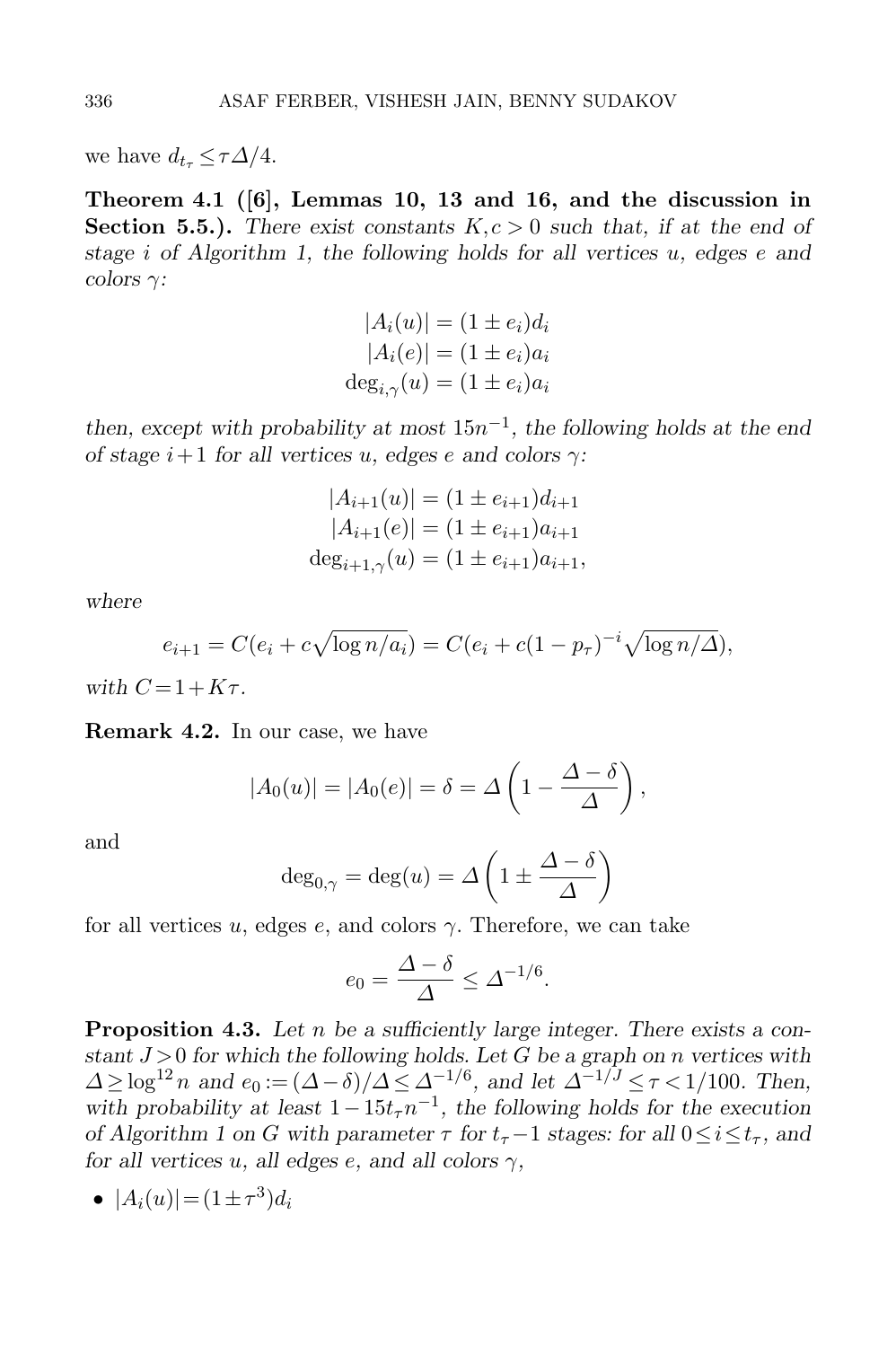- $|A_i(e)| = (1 \pm \tau^3) a_i$
- deg<sub>i, $\gamma$ </sub> $(u) = (1 \pm \tau^3)a_i$

**Proof.** Setting  $A := c\sqrt{\log n}/\Delta$  and  $B := 1/(1-p_\tau)$ , we see from Theorem [4.1](#page-21-0) and the union bound that, except with probability at most  $15t_{\tau}n^{-1}$ ,

$$
e_{\ell} = C^{\ell} e_0 + A[C^{\ell} + C^{\ell-1}B + \dots + CB^{\ell-1}]
$$

for all  $0 \leq \ell \leq t_{\tau}$ . Since  $B = 1/(1-p_{\tau}) \leq 1 + K'\tau$  for some constant  $K' > 0$ , it follows that

$$
e_{\ell} \leq \ell (1 + L\tau)^{\ell} c \sqrt{\log n/\Delta} + (1 + L\tau)^{\ell} e_0,
$$

where  $L = \max\{K, K', c\}$ . Since  $e_0 \leq \Delta^{-1/6}$  and  $\Delta \geq \log^{12} n$ , it follows that

$$
e_{\ell} \le 2c\ell \exp(L\tau \ell) \Delta^{-1/6}.
$$

The right hand side is maximized when  $\ell = t_{\tau}$ . Finally, since  $\tau < 1/100$  by assumption, we get that

$$
e_{t_{\tau}} \le \left(\frac{1}{\tau}\right)^{3L} \Delta^{-1/6} \le \tau^3,
$$

where the last inequality holds provided we take  $J \geq 18(L+1)$ .

<span id="page-22-0"></span>Remark 4.4. Consider any partial edge coloring of G satisfying the con-clusions of Proposition [4.3,](#page-21-1) and let  $\mathcal{M} := \{M_1, \ldots, M_\delta\}$  denote the collection of edge-disjoint matchings of G obtained by letting  $M_{\gamma}$  be the set of edges colored with  $\gamma$ . Then,  $|M_{\gamma}| \geq (1-\tau)n/2$  for all  $\gamma \in [\delta]$ . To see this, note that any vertex u which is not covered by  $M_{\gamma}$  must have  $\gamma$  in its implicit palette  $A_{t_{\tau}}(u)$ . Moreover, every vertex u has at least  $|A_{t_{\tau}}(u)| > d_{t_{\tau}}/2$  missing colors, and therefore at least as many uncolored edges attached to it at the end of stage  $t_{\tau}$  −1. It follows that every vertex which is uncovered by  $M_{\gamma}$  contributes at least  $d_{t_\tau}/2$  to the sum  $\sum_u \text{deg}_{t_\tau,\gamma}(u)$ . Hence, if  $n_\gamma$  denotes the number of vertices uncovered by  $M_{\gamma}$ , then

$$
\frac{n_{\gamma}d_{t_{\tau}}}{2} \leq \sum_{u} \deg_{t_{\tau},\gamma}(u).
$$

On the other hand, we have

$$
\sum_{u} \deg_{t_{\tau},\gamma}(u) \leq 2a_{t_{\tau}} n \leq \frac{2d_{t_{\tau}}^2 n}{\Delta}.
$$

Combining these two inequalities and using  $d_{t_{\tau}} \leq \tau \Delta/4$ , we see that  $n_{\gamma} \leq \tau n$ , as desired.

П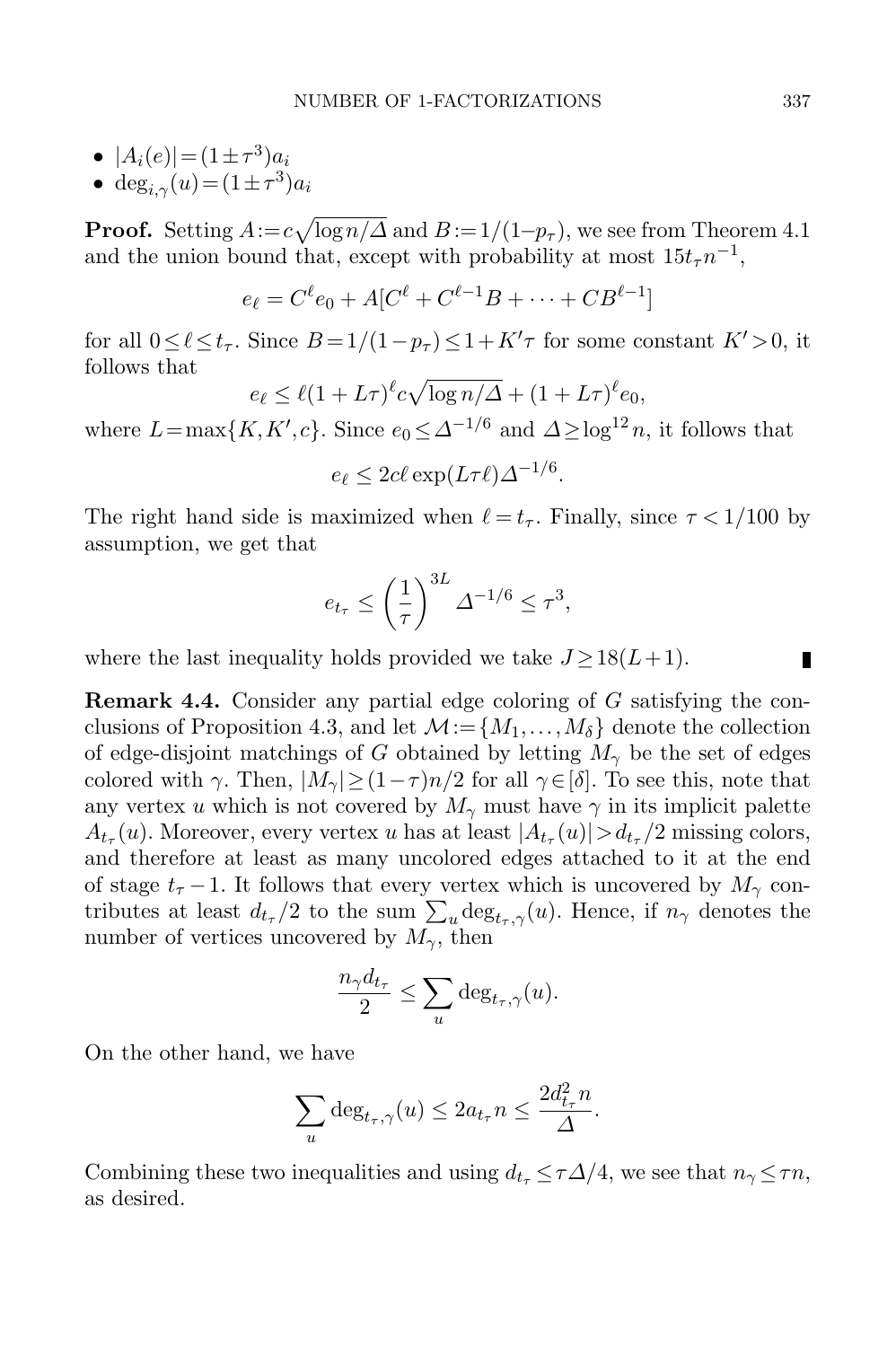Moreover, as mentioned above, the number of times a given vertex  $u$  is left uncovered by a matching in M equals  $|A_{t_{\tau}}(u)|$ , which is at most  $2d_{t_{\tau}} \leq \tau \Delta/2$ . Below, in the proof of Proposition [2.12,](#page-13-1) we will take  $\tau := \Delta^{-1/J}$ . Using this choice of parameter in the two estimates in the present remark, it follows readily that  $\mathcal M$  satisfies the conclusions of Proposition [2.12.](#page-13-1)

We are now ready to prove Proposition [2.12.](#page-13-1)

**Proof of Proposition [2.12.](#page-13-1)** We will view the execution of Algorithm [1](#page-20-0) as a branching process where at each stage, we branch out according to which edges get assigned final colors, and which final colors are assigned to these edges. In particular, the leaves of this branching process are at distance  $t_{\tau}-1$ from the root.

We say that a leaf L of this branching process is a *good leaf* if the unique path from the root to L represents an execution of Algorithm [1](#page-20-0) such that at all stages, all vertices u, all edges e, and all colors  $\gamma$  satisfy the conclusions of Proposition [4.3.](#page-21-1) Also, we say that a partial coloring with  $\delta$  colors is a good partial coloring if the corresponding collection of edge-disjoint matchings  $\mathcal{M} = \{M_1, \ldots, M_\delta\}$  satisfies the conclusions of Proposition [2.12.](#page-13-1) Note by Remark [4.4](#page-22-0) that the partial edge coloring corresponding to a good leaf is a good partial coloring. Therefore, in order to lower bound the number of good partial colorings, it suffices to lower bound the number of good leaves, and upper bound the number of distinct leaves any given good partial coloring can correspond to.

For this, let  $Q>0$  be an upper bound for the probability of the branching process reaching a given good leaf. Since, by Proposition [4.3,](#page-21-1) the probability that the branching process reaches some good leaf is at least  $1-15t_{\tau}n^{-1}$ , it follows that the number of good leaves is at least  $(1-15t_{\tau}n^{-1})/Q$ . Further, let  $R > 0$  be such that for any good partial coloring C, there are at most R leaves of the branching process whose corresponding partial coloring is  $C$ . Then, it follows that the number of good partial colorings is at least  $(1-15t_{\tau}n^{-1})/QR$ . The remainder of the proof consists of upper bounding the quantity QR.

To upper bound  $Q$ , fix a good leaf L and note that in the  $i<sup>th</sup>$  stage of the execution corresponding to  $L, m_i$  specific edges must be selected and assigned their final colors, where

$$
m_i := (1 \pm \tau^3) \frac{d_i n}{2} - (1 \pm \tau^3) \frac{d_{i+1} n}{2} = \frac{d_i n}{2} (1 \pm \tau^3 - (1 - p_\tau) (1 \pm \tau^3))
$$
  
= 
$$
\frac{d_i n}{2} (p_\tau \pm 3\tau^3) = \frac{\tau d_i n}{2} (1 \pm 10\tau),
$$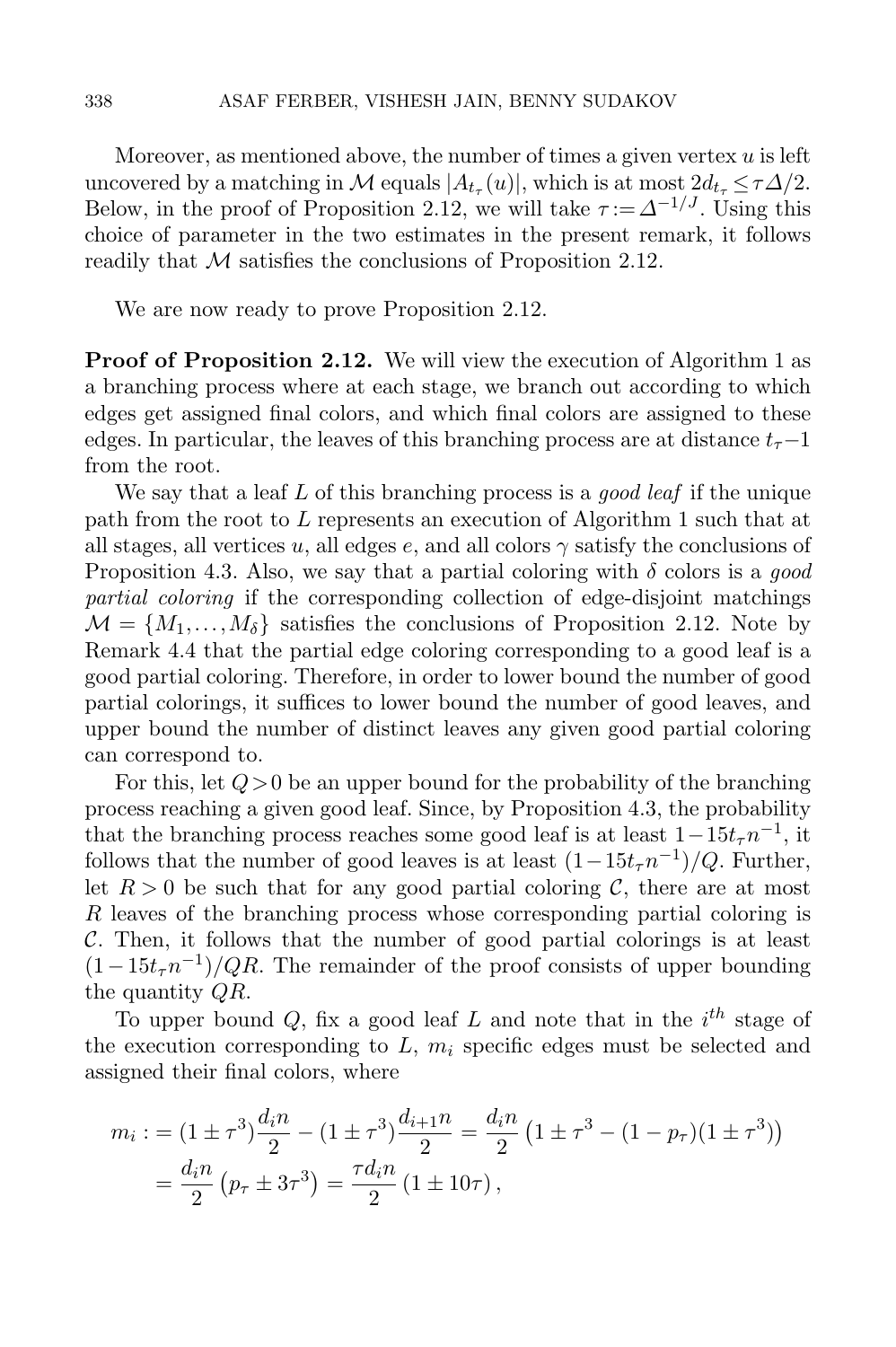and the last line follows since  $\tau < 1/100$ . Since each edge is selected independently with probability  $\tau(1-\tau/4)$  (an edge is selected if and only if it is selected by at least one of its endpoints, which happens with probability  $\tau/2+\tau/2-\tau^2/4$  by the inclusion-exclusion principle), and each selected edge chooses one of at least  $(1-\tau^3)a_i$  colors uniformly at random, it follows that the probability that the branching process makes the specific choices at the  $i^{th}$  stage of L is at most

$$
\begin{split}\n&\left(\frac{\tau(1-\frac{\tau}{4})}{(1-\tau^3)a_i}\right)^{m_i}\left(1-\tau\left(1-\frac{\tau}{4}\right)\right)^{\frac{(1-\tau^3)d_in}{2}-m_i} \\
&\leq \left(\frac{\tau(1+\tau)}{a_i}\right)^{m_i}\left(1-\tau\left(1-\frac{\tau}{4}\right)\right)^{\frac{(1-\tau^3)d_in}{2}-m_i} \\
&\leq \left(\frac{\tau(1+\tau)}{a_i}\right)^{m_i}\left(1-\tau\left(1-\frac{\tau}{4}\right)\right)^{\frac{(1-\tau^3)d_in-(1\pm10\tau)\tau d_in}{2}} \\
&\leq \left(\frac{\tau(1+\tau)}{a_i}\right)^{m_i}\exp\left(-\tau\left(1-\frac{\tau}{4}\right)\frac{d_in}{2}\right)^{(1-\tau^3)-(1\pm10\tau)\tau} \\
&\leq \left(\frac{\tau(1+\tau)}{a_i}\right)^{m_i}\exp\left(-(1-10\tau)\frac{\tau d_in}{2}\right),\n\end{split}
$$

where the first and last inequalities use  $\tau < 1/100$ . Since the randomness in different stages of the branching process is independent, it follows that

$$
Q \leq \prod_{i=0}^{t_{\tau}-1} \left(\frac{\tau(1+\tau)}{a_i}\right)^{m_i} \exp\left(-(1-10\tau)\frac{\tau d_i n}{2}\right)
$$
  
\n
$$
= \exp\left(-(1-10\tau)\frac{\tau n}{2}\sum_{i=0}^{t_{\tau}-1} d_i\right) \prod_{i=0}^{t_{\tau}-1} \left(\frac{\tau(1+\tau)}{a_i}\right)^{m_i}
$$
  
\n
$$
= \exp\left(-(1-10\tau)(1\pm 10\tau)\frac{\Delta n}{2}\right) \prod_{i=0}^{t_{\tau}-1} \left(\frac{\tau(1+\tau)}{a_i}\right)^{m_i}
$$
  
\n
$$
= \exp\left(-(1\pm 25\tau)\frac{\Delta n}{2}\right) \prod_{i=0}^{t_{\tau}-1} \left(\frac{\tau(1+\tau)}{\Delta(1-p_{\tau})^{2i}}\right)^{m_i}
$$
  
\n
$$
= \exp\left(-(1\pm 25\tau)\frac{\Delta n}{2}\right) \left(\frac{\tau(1+\tau)}{\Delta}\right)^{\sum_{i=0}^{t_{\tau}-1}m_i} (1-p_{\tau})^{-\sum_{i=0}^{t_{\tau}-1}2im_i}
$$
  
\n
$$
= \exp\left(-(1\pm 25\tau)\frac{\Delta n}{2}\right) \left(\frac{\tau(1+\tau)}{\Delta}\right)^{\frac{(1\pm 10\tau)\tau n}{2}\sum_{i=0}^{t_{\tau}-1}d_i} (1-p_{\tau})^{-\sum_{i=0}^{t_{\tau}-1}2im_i}
$$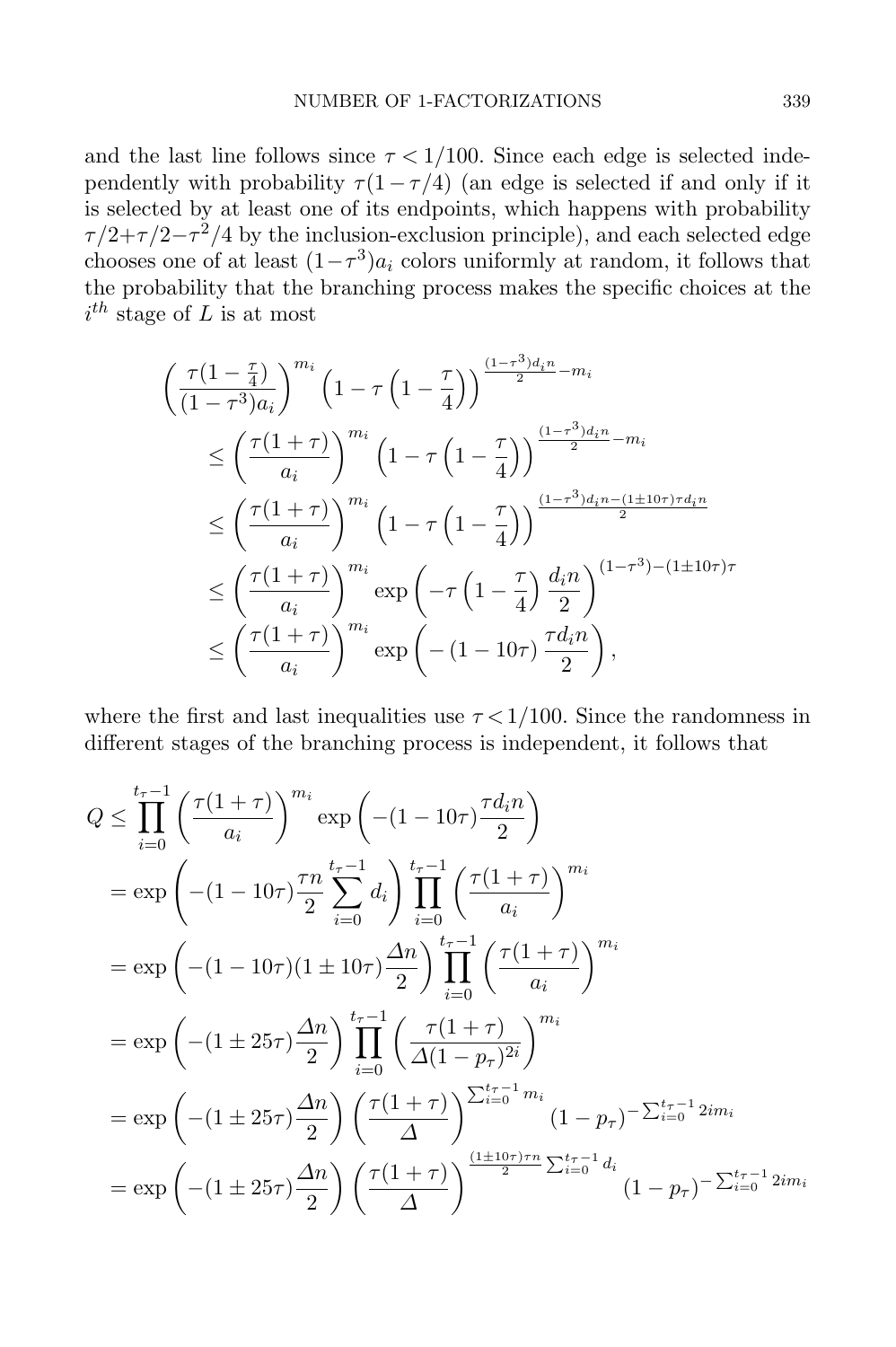$$
= \exp\left(-(1 \pm 25\tau)\frac{\Delta n}{2}\right) \left(\frac{\tau(1+\tau)}{\Delta}\right)^{\frac{(1\pm 25\tau)\Delta n}{2}} (1-p_{\tau})^{-\sum_{i=0}^{t_{\tau}-1}2im_{i}}
$$

$$
= \exp\left(-(1 \pm 30\tau)m\right) \left(\frac{\tau(1+\tau)}{\Delta}\right)^{(1\pm 30\tau)m} (1-p_{\tau})^{-\sum_{i=0}^{t_{\tau}-1}2im_{i}},
$$

where we have used that

$$
\sum_{i=0}^{t_{\tau}-1} d_i = \Delta \sum_{i=0}^{t_{\tau}-1} (1 - p_{\tau})^i = (1 \pm 10\tau) \frac{\Delta}{\tau}
$$

in the third and seventh lines,  $\tau < 1/100$  in the fourth and seventh lines, and  $m = (1 \pm \tau) \Delta n / 2$  in the last line.

To upper bound R, it suffices to upper bound the number of ways in which the edges of any good partial coloring can be partitioned into sets of size  $\{(1 \pm 10\tau)\tau d_i n/2\}_{i=0}^{t_{\tau}-1}$ , since the number of edges colored by the algorithm in the  $i^{th}$  stage is  $(1 \pm 10\tau)\tau d_i n/2$ . For this, note that there are at most  $(10\tau^2\Delta n)^{t_{\tau}}$  ways to choose the sizes of these  $t_{\tau}$  sets, and for each such choice for the sizes of the sets, there are at most  $m!/\prod_{i=0}^{t_{\tau}-1}((1-10\tau)m_i)!$ ways to partition the edges into these sets. Therefore,

$$
R(10\tau^{2}\Delta n)^{-t_{\tau}}
$$
\n
$$
\leq \frac{m!}{\prod_{i=0}^{t_{\tau}-1}((1-10\tau)m_{i})!} \leq m\left(\frac{m}{e}\right)^{m}\prod_{i=0}^{t_{\tau}-1}\left(\frac{e}{(1-10\tau)m_{i}}\right)^{(1-10\tau)m_{i}}
$$
\n
$$
= m\left(\frac{m}{e}\right)^{m}\prod_{i=0}^{t_{\tau}-1}\left(\frac{2e}{(1-10\tau)(1\pm 10\tau)\tau d_{i}n}\right)^{(1-10\tau)m_{i}}
$$
\n
$$
= m\left(\frac{m}{e}\right)^{m}\prod_{i=0}^{t_{\tau}-1}\left(\frac{2e}{(1-25\tau)\tau\Delta(1-p_{\tau})^{i}n}\right)^{(1-10\tau)m_{i}}
$$
\n
$$
= m\left(\frac{m}{e}\right)^{m}\left(\frac{2e}{(1-25\tau)\tau\Delta n}\right)^{(1-10\tau)\sum_{i=0}^{t_{\tau}-1}m_{i}t_{\tau}-1}\prod_{i=0}^{t_{\tau}-1}(1-p_{\tau})^{-im_{i}(1-10\tau)}
$$
\n
$$
= m\left(\frac{m}{e}\right)^{m}\left(\frac{2e}{(1-25\tau)\tau\Delta n}\right)^{\frac{(1\pm 25\tau)\Delta n}{2}}(1-p_{\tau})^{-(1-10\tau)\sum_{i}im_{i}}
$$
\n
$$
\leq m\left(\frac{m}{e}\right)^{m}\left(\frac{e}{(1-25\tau)\tau m}\right)^{(1\pm 30\tau)m}\left(1-p_{\tau}\right)^{-(1-10\tau)\sum_{i}im_{i}}
$$
\n
$$
\leq \left(\frac{m}{e}\right)^{30\tau m}\left(\frac{(1\pm 50\tau)}{\tau}\right)^{m(1\pm 30\tau)}(1-p_{\tau})^{-(1-10\tau)\sum_{i}im_{i}}
$$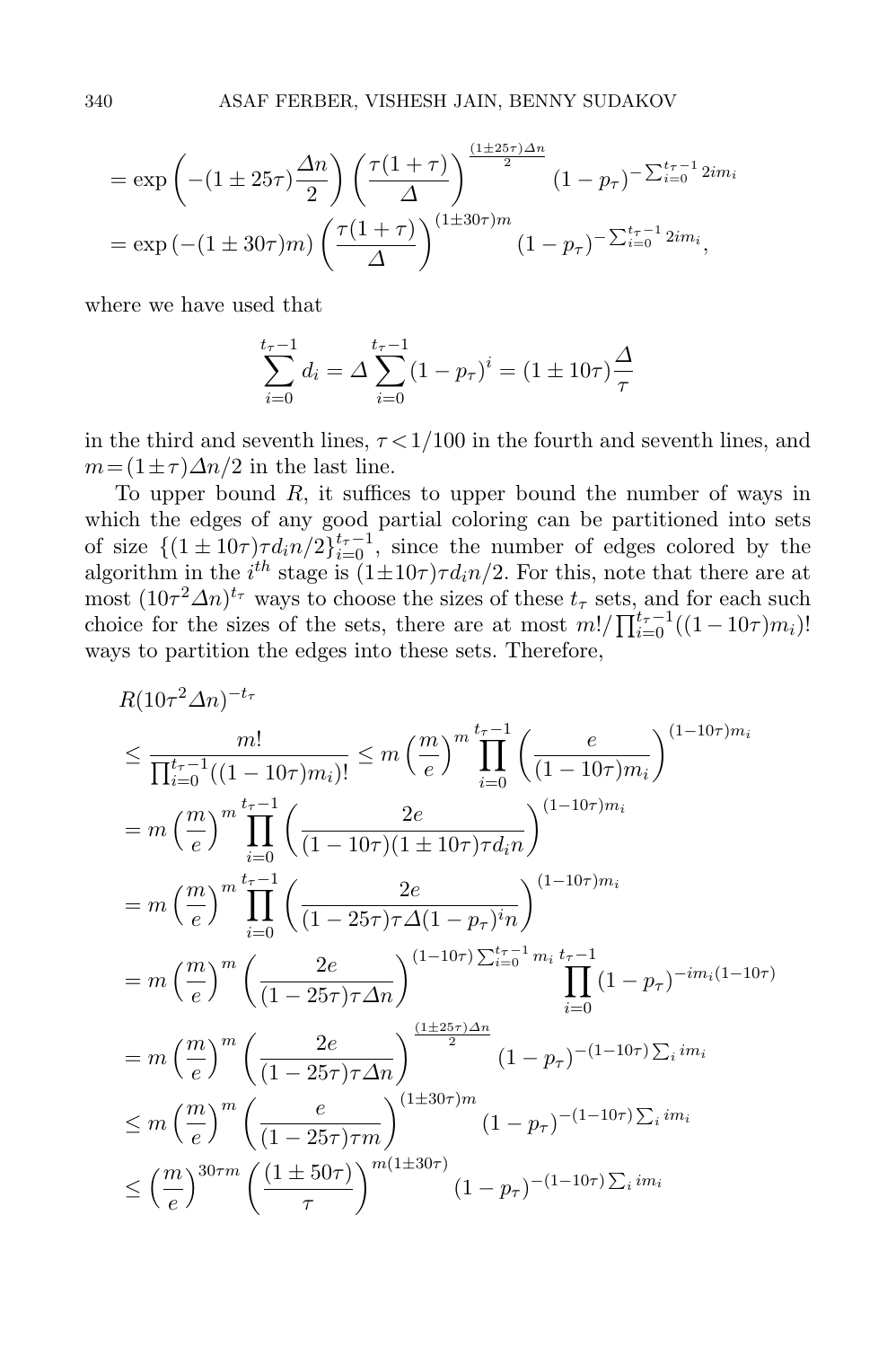$$
\leq
$$
  $(me)^{100\tau m} \left(\frac{1}{\tau}\right)^{m(1\pm 30\tau)} (1-p_{\tau})^{-(1-10\tau)\sum_i im_i},$ 

where the second line uses the standard approximation  $(k/e)^k \leq k! \leq k(k/e)^k$ for  $k \geq 10$ ; the third line uses the definition of  $m_i$ ; the fourth line uses the definition of  $d_i$  along with  $\tau < 1/100$ ; the sixth line uses  $\sum_{i=0}^{t_{\tau}-1} m_i =$  $(1\pm 25)\Delta n/2$  as shown in the calculation of the upper bound on Q; the seventh line uses  $m = (1 \pm \tau) \Delta n/2$ ; the eighth line uses  $\Delta^{-1/J} < \tau < 1/100$ , and the last line uses  $(1+50\tau) \le e^{50\tau}$  and  $\tau < 1/100$ .

It follows that

$$
QR \leq (10\tau^2 \Delta n)^{t_{\tau}} (me)^{100\tau m} \exp(-(1-30\tau)m)
$$

$$
\cdot \left(\frac{\tau(1+\tau)}{\Delta}\right)^{(1\pm30\tau)m} \left(\frac{1}{\tau}\right)^{m(1\pm30\tau)} (1-p_{\tau})^{-\sum_{i} 3im_{i}}
$$

$$
\leq (10\tau^2 \Delta n)^{t_{\tau}} \left(\frac{me\Delta}{\tau}\right)^{200\tau m} \left(\frac{1}{e\Delta}\right)^{m} (1-p_{\tau})^{-\sum_{i} 3im_{i}}
$$

$$
\leq (10\tau^2 \Delta n)^{t_{\tau}} \left(\frac{me\Delta}{\tau}\right)^{200\tau m} \left(\frac{1}{e\delta}\right)^{m} e^{3p_{\tau}(1+10\tau)\sum_{i=0}^{t_{\tau}-1} im_{i}}
$$

$$
\leq m^{t_{\tau}}(e\delta)^{-m} \left(\frac{me\Delta}{\tau}\right)^{200\tau m} e^{3(1\pm30\tau)\frac{\tau \Delta n}{2p_{\tau}}}
$$

$$
\leq m^{\tau m}(e\delta)^{-m} \left(\frac{me\Delta}{\tau}\right)^{200\tau m} e^{3(1\pm50\tau)m}
$$

$$
\leq (e\delta)^{-m} e^{3m} \left(\frac{me\Delta}{\tau}\right)^{1000\tau m}
$$

$$
= \left(\frac{e^2}{\delta}\right)^{m} e^{1000\tau m \log(m\epsilon \Delta/\tau)}
$$

$$
\leq \left(\frac{e^{3000\tau \log(m/\tau)} e^2}{\delta}\right)^{m},
$$

where the second line uses the inequality  $(1+\tau) \leq e^{\tau}$ ; the third line uses the inequality  $(1-p_{\tau}) \ge e^{-p_{\tau}(1+10\tau)}$  which holds since  $\tau < 1/100$ ; the fourth line uses the following computation:

$$
\sum_{i=0}^{t_{\tau}-1} im_i = (1 \pm 10\tau) \frac{\tau n}{2} \sum_{i=0}^{t_{\tau}-1} id_i = (1 \pm 10\tau) \frac{\tau \Delta n}{2} \sum_{i=0}^{t_{\tau}-1} i(1 - p_{\tau})^i
$$
  

$$
\leq (1 \pm 10\tau) \frac{\tau \Delta n}{2} \sum_{i=0}^{\infty} i(1 - p_{\tau})^i = (1 \pm 10\tau) \frac{\tau \Delta n}{2} \frac{1}{p_{\tau}^2},
$$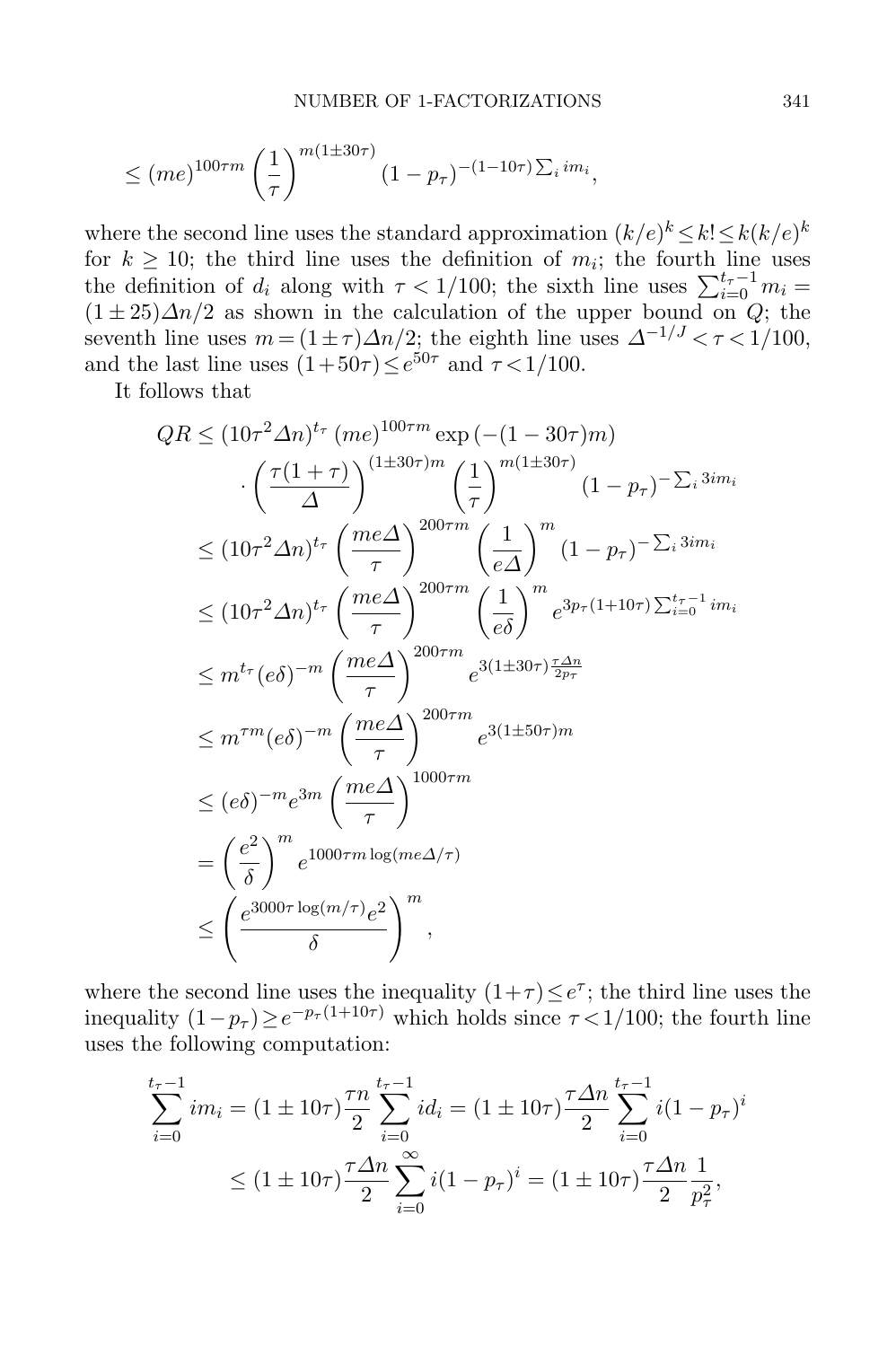along with  $\tau < 1/100$ , and the fifth line uses  $m = (1 \pm \tau) \Delta n/2$  along with  $\tau < (1+5\tau)p_{\tau}$  and  $t_{\tau} < 1/\tau^2 < \tau m$  which holds since  $m^{-1/J} \leq \tau < 1/100$ . Finally, substituting  $\tau = \Delta^{-1/J}$  completes the proof.

### 5. Concluding remarks and open problems

• We proved that the number of 1-factorizations in a d-regular graph is at least

$$
\left((1+o(1))\frac{d}{e^2}\right)^{dn/2},
$$

provided that  $d \geq \frac{n}{2} + \varepsilon n$ . As mentioned in the introduction, this is asymptotically best possible. It will be very interesting to obtain a similar result for all  $d\geq 2\lceil n/4\rceil-1$  (the existence of a 1-factorization in this regime was proven in [\[5\]](#page-28-6)).

- As mentioned in Remark [1.3,](#page-2-1) we obtain an explicit function (polynomial in n) for the  $(1+o(1))$ -term in the bound on the number of 1factorizations. We have written such a formula with the hope that it could be useful towards studying the behavior of typical 1-factorizations. For example, using similar bounds on the number of Steiner triple systems as obtained by Keevash [\[16\]](#page-28-24), Kwan [\[18\]](#page-28-14) was recently able to study some non-trivial properties of typical Steiner triple systems. Therefore, we hope that building upon Kwan's ideas and using our counting argument one could obtain some non-trivial properties of typical 1-factorizations. For example, can one show that a typical 1-factorization of  $K_n$  contains a rainbow Hamiltonian path? (that is, a Hamiltonian path which uses exactly one edge from each of the perfect matchings).
- Another very interesting direction is to study the number of 1 factorizaitons in hypergraphs. In this setting, much less is known and every non-trivial lower bound on the number of such factorizations should require new ideas. We are curious whether one can attack this problem using some clever reduction to the graph setting and use our ideas for the 'completion part'.

Acknowledgment. The first author is grateful to Kyle Luh and Rajko Nenadov for helpful discussions at the first step of this project. We would also like to thank the anonymous referees for a very thorough reading of the manuscript and numerous invaluable comments.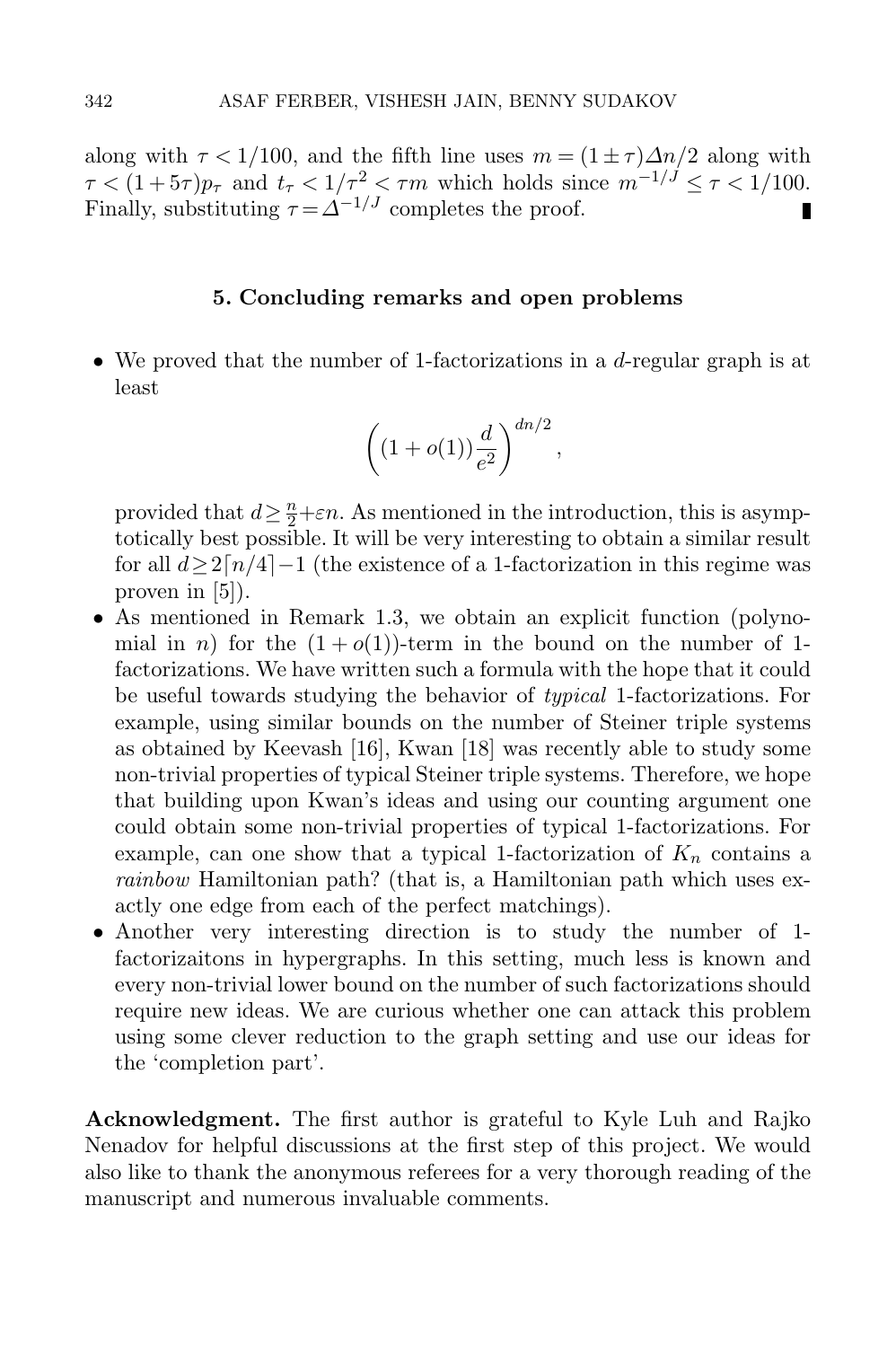### References

- <span id="page-28-8"></span>[1] N. Alon and S. Friedland: The maximum number of perfect matchings in graphs with a given degree sequence, *Electron. J. Combin.*  $15$  (2008).
- <span id="page-28-16"></span>[2] N. Alon and J. Spencer: The Probabilistic Method, 3rd ed., John Wiley and Sons (2008).
- <span id="page-28-3"></span>[3] L. M. Bregman: Some properties of non-negative matrices and their permanents, Sov. Mat. Dokl. 14 (1973), 945–949.
- <span id="page-28-10"></span>[4] P. J. CAMERON: Parallelisms of Complete Designs, London Math. Soc. Lecture Note Ser. 23., Cambridge Univ. Press, Cambridge (1976).
- <span id="page-28-6"></span>[5] B. CSABA, D. KÜHN, A. Lo, D. OSTHUS and A. TREGLOWN: Proof of the 1factorization and Hamilton decomposition conjectures, Mem. Amer. Math. Soc. 244 (2016), monograph 1154.
- <span id="page-28-15"></span>[6] D. Dubhashi, D. A. Grable and A. Panconesi: Near-optimal, distributed edge colouring via the nibble method, *Theoret. Comput. Sci.* 203 (1998), 225-252.
- <span id="page-28-4"></span>[7] G. Egorychev: The solution of the Van der Waerden problem for permanents, Dokl. Akad. Nauk SSSR 258 (1981), 1041–1044.
- <span id="page-28-5"></span>[8] D. Falikman: A proof of the Van der Waerden problem for permanents of a doubly stochastic matrix, Mat. Zametki 29 (1981), 931–938.
- <span id="page-28-11"></span>[9] A. Ferber and V. Jain: 1-factorizations of pseudorandom graphs, arXiv preprint [arXiv:1803.10361](https://arxiv.org/abs/1803.10361) (2018).
- <span id="page-28-19"></span>[10] A. Ferber, M. Krivelevich and B. Sudakov: Counting and packing Hamilton  $\ell$ -cycles in dense hypergraphs, J. Comb. 7 (2016), 135–157.
- <span id="page-28-13"></span>[11] A. FERBER, E. LONG and B. SUDAKOV: Counting Hamilton decompositions of oriented graphs, *Int. Math. Res. Not. IMRN* 22  $(2018)$ , 6908–6933.
- <span id="page-28-20"></span>[12] D. GALE: A theorem on flows in networks, *Pacific J. Math.* **7** (1957), 1073–1082.
- <span id="page-28-12"></span>[13] R. GLEBOV, Z. LURIA and B. SUDAKOV: The number of Hamiltonian decompositions of regular graphs, Israel J. Math. 222 (2017), 91–108.
- <span id="page-28-18"></span>[14] P. HALL: On representatives of subsets, *J. Lond. Math. Soc.* 1 (1935), 26–30.
- <span id="page-28-17"></span>[15] W. Hoeffding: Probability inequalities for sums of bounded random variables, J. Amer. Statist. Assoc. 58 (1963), 13–30.
- <span id="page-28-24"></span>[16] P. KEEVASH: Counting designs, eprint [arXiv:1504.02909](https://arxiv.org/abs/1504.02909) (2015).
- <span id="page-28-0"></span>[17] T. P. Kirkman: On a problem in combinations, Cambridge and Dublin Math. J. 2 (1847), 191–204.
- <span id="page-28-14"></span>[18] M. Kwan: Almost all Steiner triple systems have perfect matchings, eprint [arXiv:1611.02246](https://arxiv.org/abs/1611.02246) (2016).
- <span id="page-28-9"></span>[19] N. Linial and Z. Luria: An upper bound on the number of Steiner triple systems, Random Structures Algorithms 43 (2013), 399-406.
- <span id="page-28-2"></span>[20] E. Lucas: Recreations mathematiques, Vol. 2., Gauthier-Villars (1883) 161–197.
- <span id="page-28-1"></span>[21] E. Mendelsohn and A. Rosa: One-factorizations of the complete graph - a survey, J. Graph Theory 9 (1985), 43–65.
- <span id="page-28-7"></span>[22] L. PERKOVIC and B. REED: Edge coloring regular graphs of high degree, *Discrete* Math.  $165/166$  (1997), 567-578.
- <span id="page-28-23"></span>[23] V. RÖDL: On a packing and covering problem, *European J. Combin.* **6** (1985), 69–78.
- <span id="page-28-21"></span>[24] H. J. Ryser: Combinatorial properties of matrices of zeros and ones, Canad. J. Math. 9 (1957), 371–377.
- <span id="page-28-22"></span>[25] E. SHAMIR and B. SUDAKOV: Two-Sided, Unbiased Version of Hall's Marriage Theorem, Amer. Math. Monthly 124 (2017), 79–80.